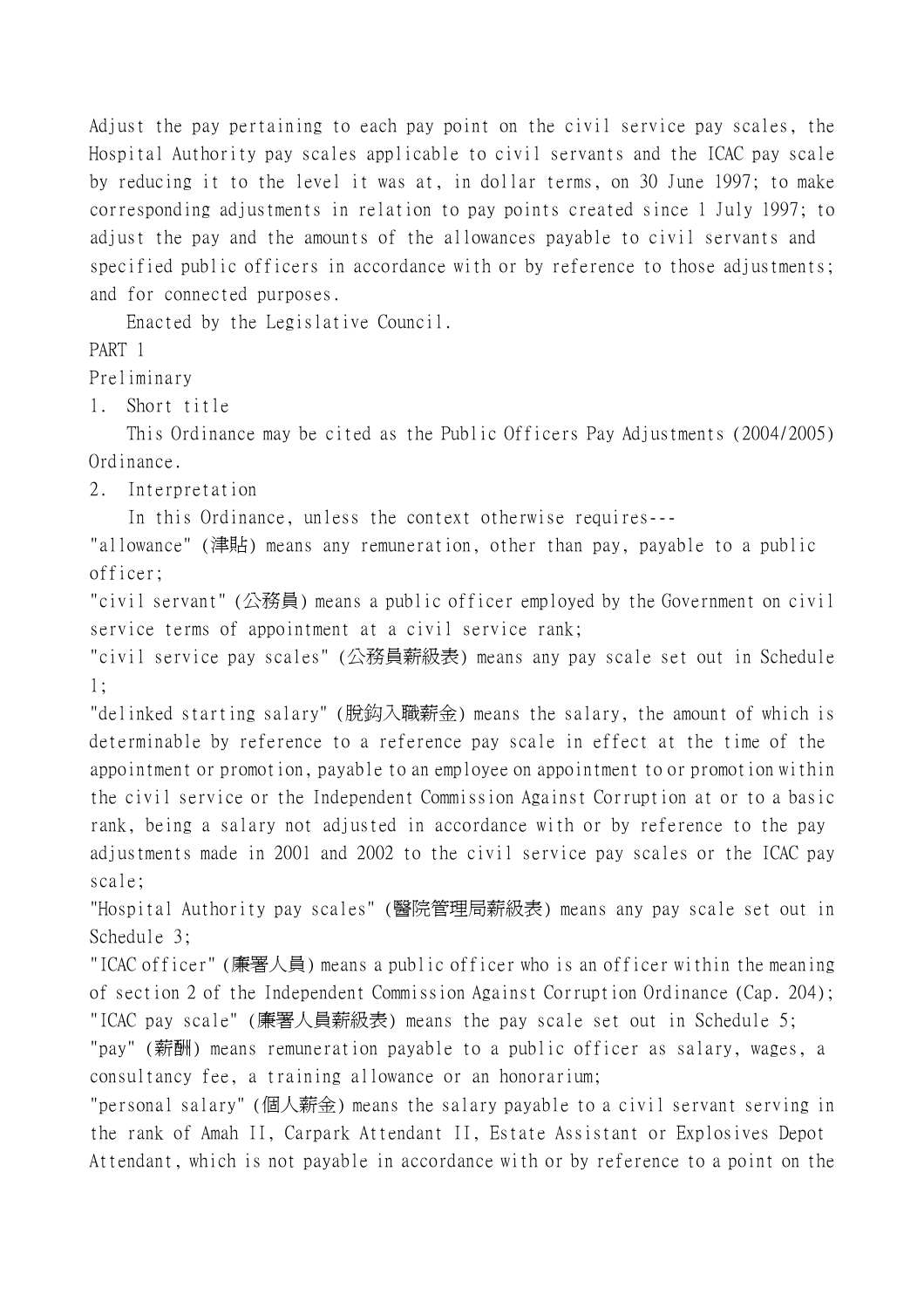civil service pay scales or the reference pay scales but is adjustable in accordance with adjustments made to the civil service pay scales;

"reference pay scales" (參照薪級表) means any pay scale set out in Schedule 4. 3. Application

(1) This Ordinance does not apply to---

(a) the pay of a public officer who is remunerated on a delinked starting salary pursuant to the acceptance of an offer of employment made to him before 26 February 2003 or who was promoted before that date to a basic rank on a delinked starting salary, so long as he remains on that salary;

(b) the pay or allowances of a judicial officer---

(i) holding a judicial office---

(A) specified in Schedule 1 to the Judicial Officers Recommendation Commission Ordinance (Cap. 92); or

(B) known as Senior Deputy Registrar, High Court; or

(ii) appointed by the Chief Justice.

(2) Where the pay of a public officer referred to in subsection (1)(a) becomes payable in accordance with a civil service pay scale or the ICAC pay scale, it is payable in accordance with the relevant scale as adjusted by this Ordinance. PART 2

Civil Servants

4. Adjustment of pay of civil servants on civil

service pay scales

(1) The civil service pay scales as set out in Schedule 1 are adjusted--- (a) on 1 January 2004, by replacing the monthly rates of pay pertaining to each point on those scales as set out in column 2 of the scales with the rates of pay pertaining to those points as set out in column 3 of those scales; and

(b) on 1 January 2005, by replacing the monthly rates of pay pertaining to each point on those scales as set out in column 2 of the scales (as adjusted by paragraph (a)) with the rates of pay pertaining to those points as set out in column 4 of those scales.

(2) The pay payable to a civil servant in accordance with a civil service pay scale is payable---

(a) in accordance with that scale as adjusted by subsection  $(1)(a)$ , with effect on and from 1 January 2004;

(b) in accordance with that scale as adjusted by subsection  $(1)(b)$ , with effect on and from 1 January 2005.

5. Adjustment of pay of civil servants on personal salaries

(1) The rates of pay payable to civil servants as personal salaries as set out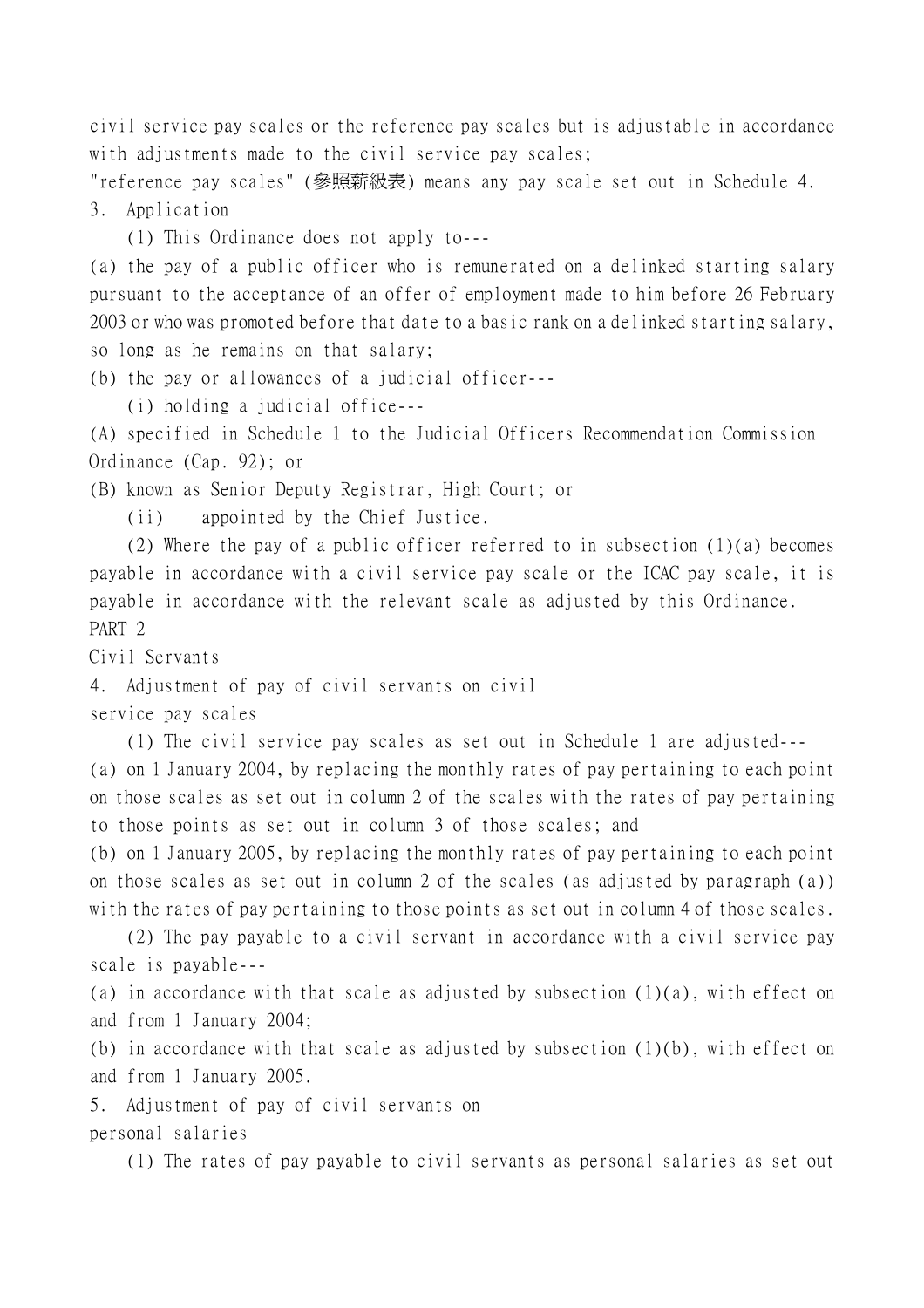in Schedule 2 are adjusted---

(a) on 1 January 2004, by replacing the monthly rates of pay payable to those civil servants as set out in column 2 of that Schedule with the rates of pay set out opposite them in column 3 of that Schedule; and

(b) on 1 January 2005, by replacing the monthly rates of pay payable to those civil servants as set out in column 2 of that Schedule (as adjusted by paragraph (a)) with the rates of pay set out opposite them in column 4 of that Schedule.

(2) The pay payable to a civil servant as a personal salary is payable---

(a) in accordance with the rate as adjusted by subsection  $(1)(a)$ , with effect on and from 1 January 2004;

(b) in accordance with the rate as adjusted by subsection (1)(b), with effect on and from 1 January 2005.

6. Adjustment of pay of civil servants on

Hospital Authority pay scales

(1) The Hospital Authority pay scales applicable to civil servants serving in the Hospital Authority as set out in Schedule 3 are adjusted---

(a) on 1 January 2004, by replacing the monthly rates of pay pertaining to each point on those scales as set out in column 2 of the scales with the rates of pay pertaining to those points as set out in column 3 of those scales; and

(b) on 1 January 2005, by replacing the monthly rates of pay pertaining to each point on those scales as set out in column 2 of the scales (as adjusted by paragraph (a)) with the rates of pay pertaining to those points as set out in column 4 of those scales.

(2) The pay payable to a civil servant in accordance with a Hospital Authority pay scale is payable---

(a) in accordance with that scale as adjusted by subsection  $(1)(a)$ , with effect on and from 1 January 2004;

(b) in accordance with that scale as adjusted by subsection (1)(b), with effect on and from 1 January 2005.

7. Adjustment of reference civil service

pay scales

The reference civil service pay scales as set out in Part 1 of Schedule 4 are adjusted---

(a) on 1 January 2004, by replacing the monthly rates of pay pertaining to each point on those scales as set out in column 2 of the scales with the rates of pay pertaining to those points as set out in column 3 of those scales; and

(b) on 1 January 2005, by replacing the monthly rates of pay pertaining to each point on those scales as set out in column 2 of the scales (as adjusted by paragraph (a)) with the rates of pay pertaining to those points as set out in column 4 of those scales.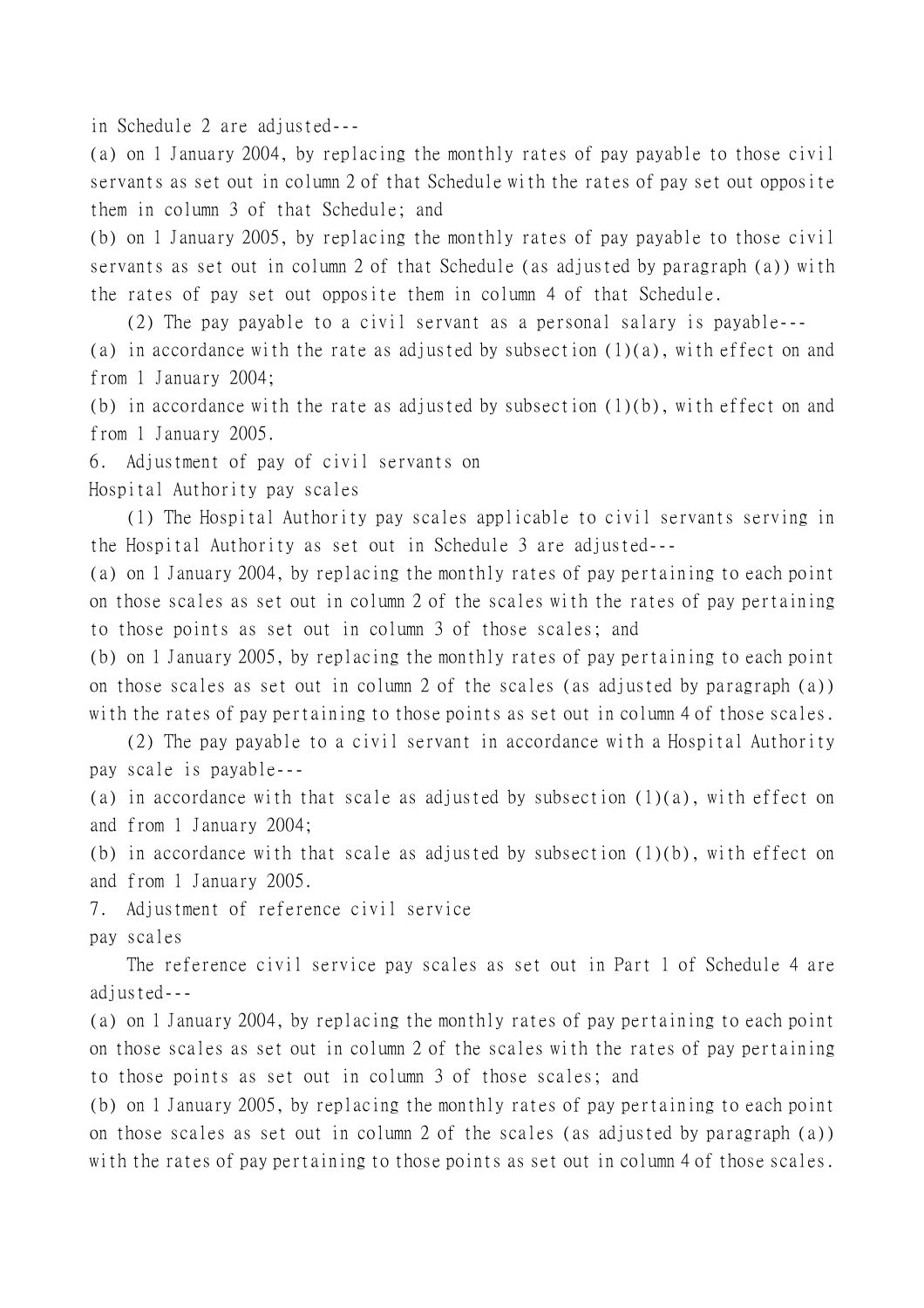## Public Officers other than Civil Servants 8. Adjustment of pay of ICAC officers on the ICAC pay scale

(1) The ICAC pay scale as set out in Schedule 5 is adjusted---

(a) on 1 January 2004, by replacing the monthly rates of pay pertaining to each point on that scale as set out in column 2 of the scale with the rates of pay pertaining to those points as set out in column 3 of the scale; and

(b) on 1 January 2005, by replacing the monthly rates of pay pertaining to each point on that scale as set out in column 2 of the scale (as adjusted by paragraph (a)) with the rates of pay pertaining to those points as set out in column 4 of the scale.

(2) The pay payable to an ICAC officer in accordance with the ICAC pay scale is payable---

(a) in accordance with that scale as adjusted by subsection  $(1)(a)$ , with effect on and from 1 January 2004;

(b) in accordance with that scale as adjusted by subsection (1)(b), with effect on and from 1 January 2005.

9. Adjustment of pay of ICAC officers not

## covered by section 8

Where the pay of an ICAC officer (not being an ICAC officer covered by section 8) is determinable and adjustable in accordance with or by reference to, directly or indirectly, a point on the civil service pay scales or the ICAC pay scale, the pay payable to that officer is to be determined and adjusted---

(a) with effect on and from 1 January 2004, in accordance with or by reference to the rate of pay pertaining to that point as adjusted by section  $4(1)(a)$  or  $8(1)(a)$ , as the case may be; and

(b) with effect on and from 1 January 2005, in accordance with or by reference to the rate of pay pertaining to that point as adjusted by section  $4(1)(b)$  or  $8(1)(b)$ , as the case may be.

10. Adjustment of reference ICAC pay scale

The reference ICAC pay scale as set out in Part 2 of Schedule 4 is adjusted- --

(a) on 1 January 2004, by replacing the monthly rates of pay pertaining to each point on that scale as set out in column 2 of the scale with the rates of pay pertaining to those points as set out in column 3 of the scale; and

(b) on 1 January 2005, by replacing the monthly rates of pay pertaining to each point on that scale as set out in column 2 of the scale (as adjusted by paragraph (a)) with the rates of pay pertaining to those points as set out in column 4 of the scale.

## PART 3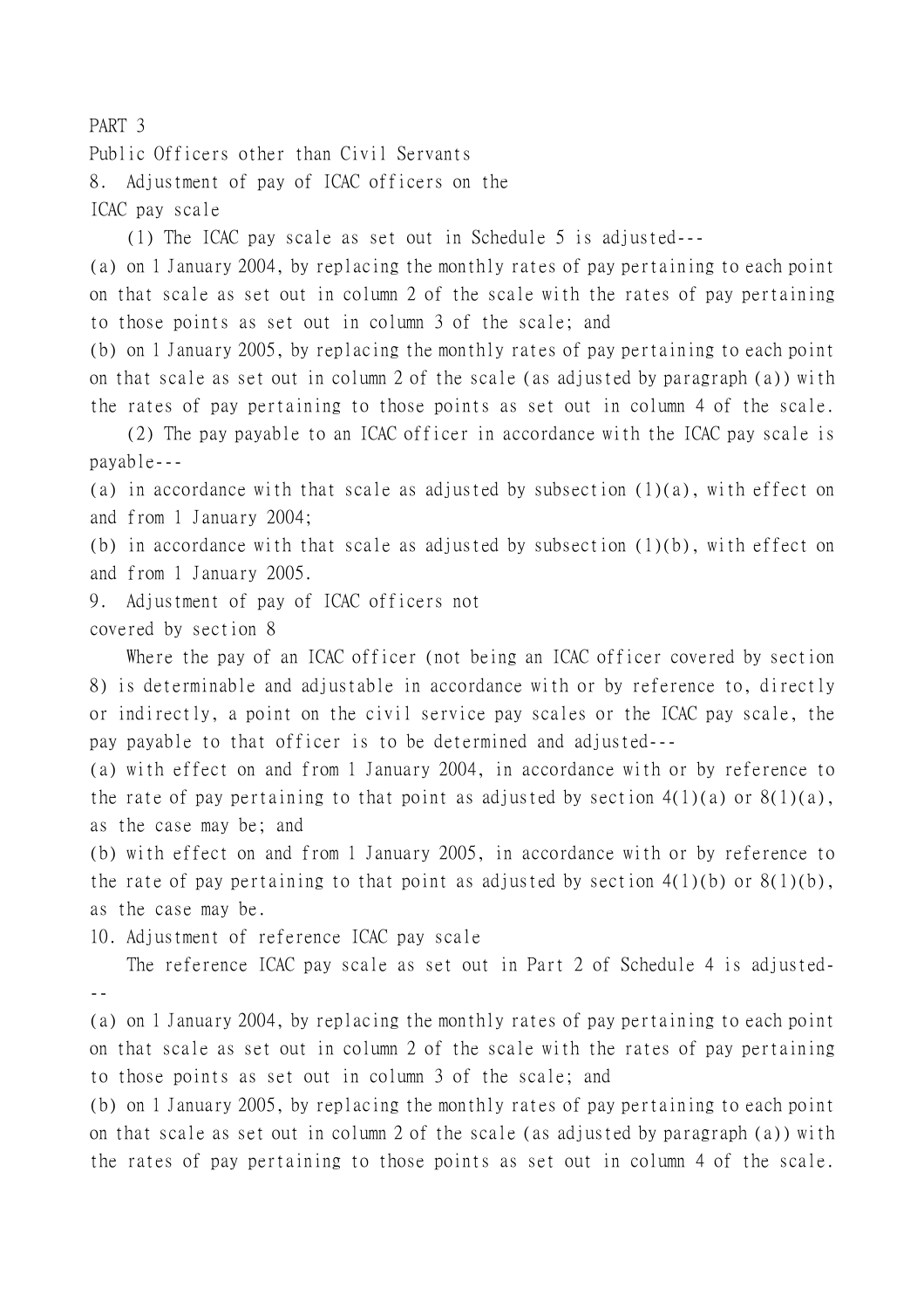11. Adjustment of pay of certain public officers who are not civil servants or ICAC officers

(1) Subject to section 12, where the pay of a public officer (not being a civil servant or ICAC officer) is determinable in accordance with or by reference to, directly or indirectly, a point on the civil service pay scales or the ICAC pay scale, the pay payable to that officer is to be determined---

(a) with effect on and from 1 January 2004, in accordance with or by reference to the rate of pay pertaining to that point as adjusted by section  $4(1)(a)$  or  $8(1)(a)$ , as the case may be; and

(b) with effect on and from 1 January 2005, in accordance with or by reference to the rate of pay pertaining to that point as adjusted by section  $4(1)(b)$  or  $8(1)(b)$ , as the case may be.

(2) Subject to subsection (3), where the pay of a public officer (not being a civil servant or ICAC officer) is adjustable in accordance with or by reference to, directly or indirectly, adjustments to the civil service pay scales or the ICAC pay scale, the pay payable to that officer is---

(a) with effect on and from 1 January 2004, to be adjusted in accordance with or by reference to the percentage pay adjustment as set out in column 2 of Part 1 or 2 of Schedule 6, as the case may be, opposite the relevant salary band appropriate to that officer, with the result rounded up to the nearest dollar; and

(b) with effect on and from 1 January 2005, to be further adjusted (or, in the case of a public officer appointed after 1 January 2004, adjusted) in accordance with or by reference to the percentage pay adjustment as set out in column 3 of Part 1 or 2 of Schedule 6, as the case may be, opposite the relevant salary band appropriate to that officer, with the result rounded up to the nearest dollar.

(3) Where the pay of a public officer (not being a civil servant or ICAC officer) is adjustable on a biennial basis in accordance with or by reference to, directly or indirectly, adjustments to the civil service pay scales, any adjustment to the pay payable to that officer that is---

(a) to be made after 1 January 2004, is to be made in accordance with or by reference to the percentage pay adjustment as set out in column 2 of Part 1 of Schedule 6, opposite the relevant salary band appropriate to that officer, with the result rounded up to the nearest dollar; and

(b) to be made after 1 January 2005, is to be made in accordance with or by reference to the percentage pay adjustment as set out in column 3 of Part 1 of Schedule 6, opposite the relevant salary band appropriate to that officer, with the result rounded up to the nearest dollar.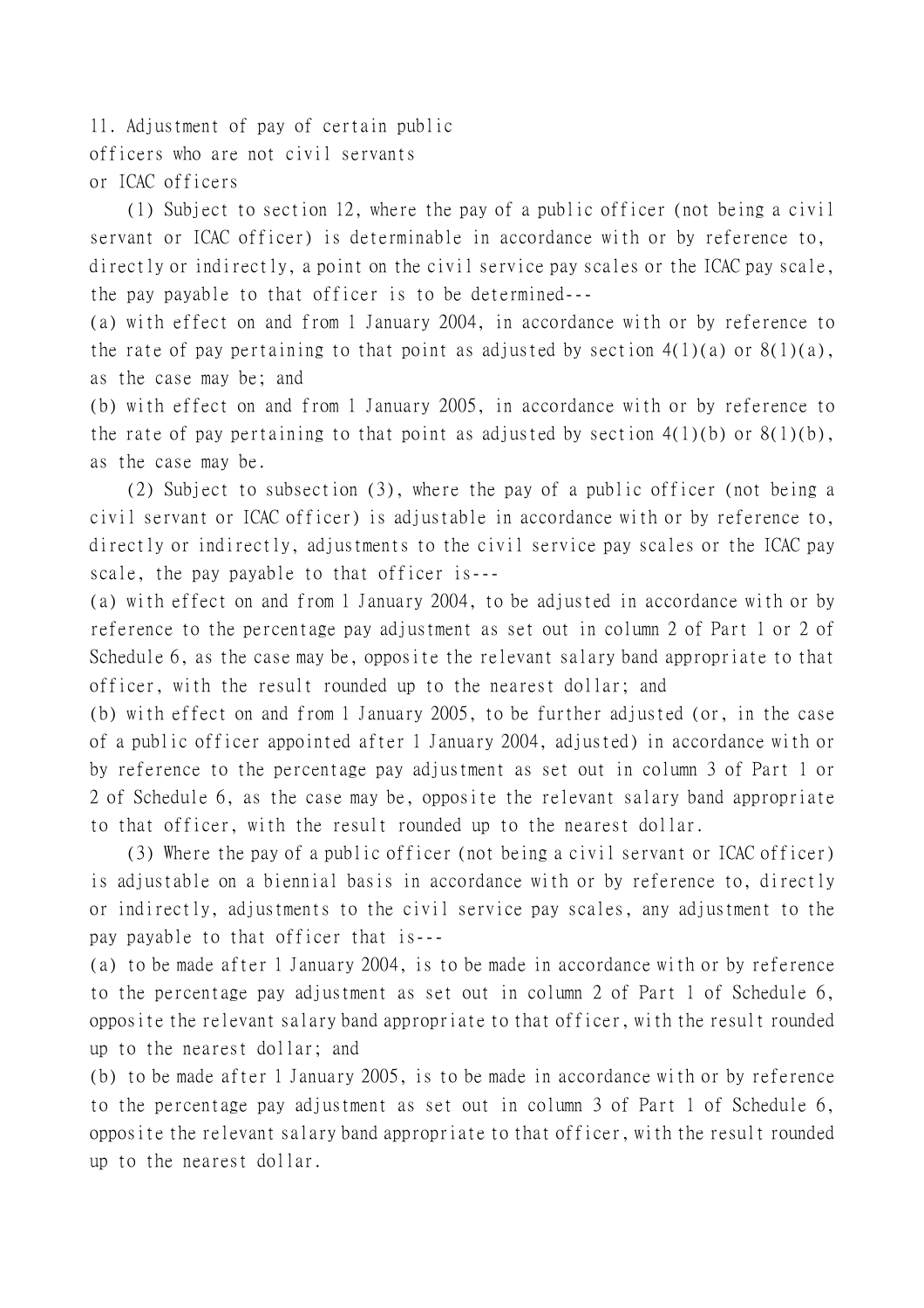(4) Where the pay of a public officer (not being a civil servant or ICAC officer) is determinable and adjustable in accordance with or by reference to, directly or indirectly, a point on the civil service pay scales or the ICAC pay scale, the pay payable to that officer is to be determined and adjusted---

(a) with effect on and from 1 January 2004, in accordance with or by reference to the rate of pay pertaining to that point as adjusted by section  $4(1)(a)$  or  $8(1)(a)$ , as the case may be; and

(b) with effect on and from 1 January 2005, in accordance with or by reference to the rate of pay pertaining to that point as adjusted by section  $4(1)(b)$  or  $8(1)(b)$ , as the case may be.

(5) For the purpose of subsections (2) and (3) the relevant salary band appropriate to a public officer is the salary band specified in column 1 of Part 1 or 2 of Schedule 6 in accordance with adjustments to which or by reference to adjustments to which his pay is adjustable.

12. Adjustment of salary of Director of Audit

(1) Notwithstanding section 4A of the Audit Ordinance (Cap. 122) or any order made under that section, the salary of the Director of Audit is, on 1 January 2004, adjusted to \$165,900 a month.

(2) The salary payable to the Director of Audit in accordance with the salary as adjusted by subsection (1) is payable with effect on and from 1 January 2004.

(3) This section does not prejudice the operation of any order made under section 4A of the Audit Ordinance (Cap. 122) after 1 January 2005. PART 4

Allowances

13. Adjustment of allowances

(1) Where the amount of an allowance payable to a public officer is determinable in accordance with or by reference to, directly or indirectly, a point on the civil service pay scales or the ICAC pay scale, the amount of the allowance payable to that officer is to be determined---

(a) in so far as it is payable for or attributable to any period beginning on or after 1 January 2004, in accordance with or by reference to the rate of pay pertaining to that point as adjusted by section  $4(1)(a)$  or  $8(1)(a)$ , as the case may be; and (b) in so far as it is payable for or attributable to any period beginning on or after 1 January 2005, in accordance with or by reference to the rate of pay pertaining to that point as adjusted by section  $4(1)(b)$  or  $8(1)(b)$ , as the case may be.

(2) Where the amount of an allowance payable to a public officer is adjustable in accordance with or by reference to, directly or indirectly, adjustments to the civil service pay scales or the ICAC pay scale, the amount of the allowance payable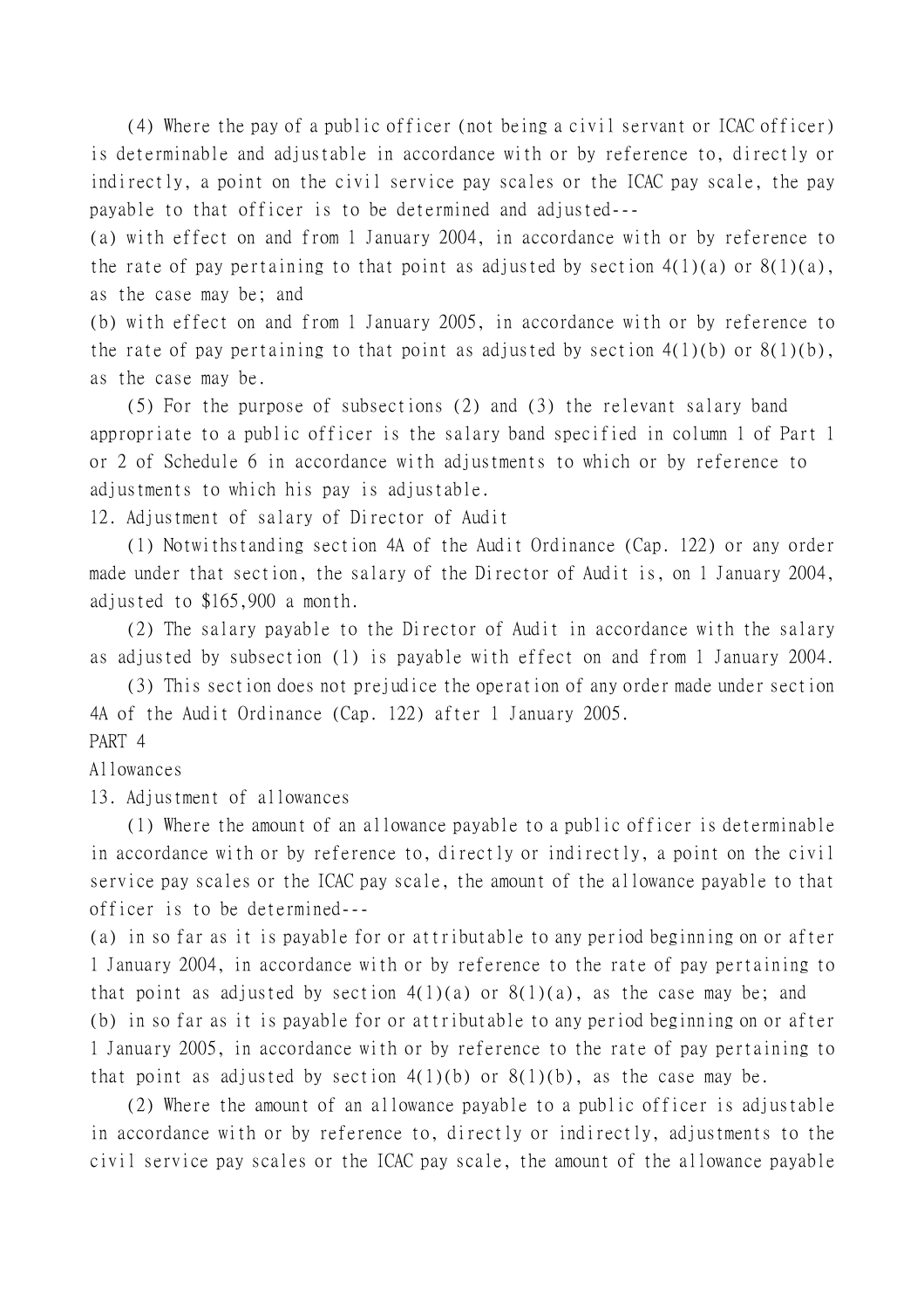to that officer---

(a) in so far as it is payable for or attributable to any period beginning on or after 1 January 2004, is to be adjusted in accordance with or by reference to the percentage pay adjustment as set out in column 2 of Part 1 or 2 of Schedule 6, as the case may be, opposite the relevant salary band appropriate to that officer, with the result rounded up to the nearest dollar; and

(b) in so far as it is payable for or attributable to any period beginning on or after 1 January 2005, is to be further adjusted (or, in the case of a public officer appointed after 1 January 2004, adjusted) in accordance with or by reference to the percentage pay adjustment as set out in column 3 of Part 1 or 2 of Schedule 6, as the case may be, opposite the relevant salary band appropriate to that officer, with the result rounded up to the nearest dollar.

(3) For the purpose of subsection (2) the relevant salary band appropriate to a public officer is the salary band specified in column 1 of Part 1 or 2 of Schedule 6 in accordance with adjustments to which or by reference to adjustments to which the amount of his allowances is adjustable.

PART 5

General Provisions

14. Future adjustments

The adjustments made by this Ordinance to the pay and the amounts of any allowances payable to public officers do not prohibit any adjustment being made to the pay or the amounts of the allowances after 1 January 2005.

15. Express authority for adjustments

The contracts of employment of public officers are varied so as to expressly authorize the adjustments to the pay and the amounts of the allowances made by this Ordinance.

SCHEDULE 1 [ss. 2 & 4] Civil Service Pay Scales Master Pay Scale Monthly Rate of pay Rate of pay Point rate of pay effective 1.1.2004 effective 1.1.2005 \$ \$ \$ 49 88,425 85,765 83,105 48 85,355 82,788 80,220 47 82,390 79,913 77,435 46 79,510 77,118 74,725 45 76,755 74,445 72,135 44 74,075 71,845 69,615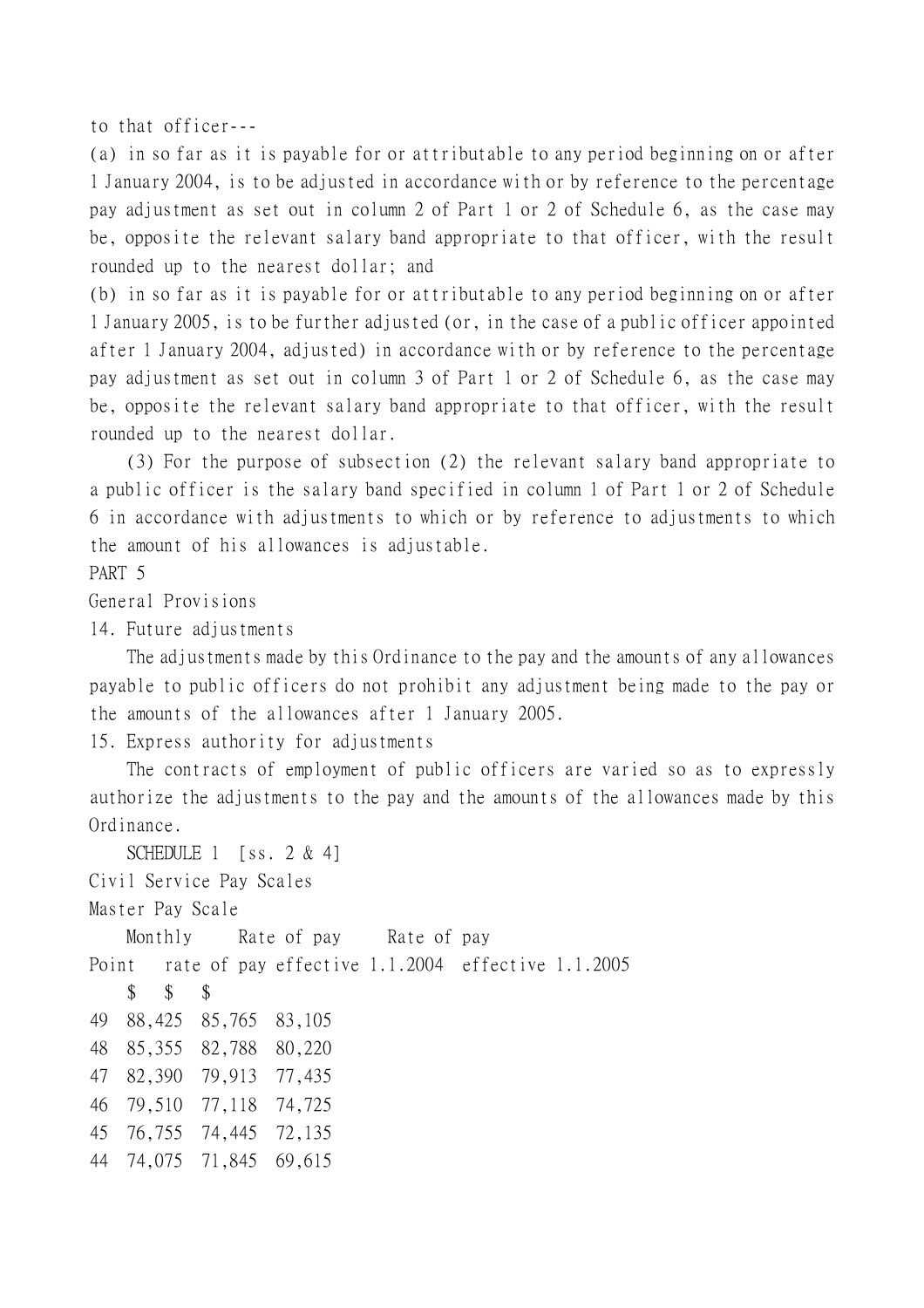| 43             | 71,490 | 69,340 | 67,190 |
|----------------|--------|--------|--------|
| 42             | 68,550 | 66,488 | 64,425 |
| 41             | 65,725 | 63,745 | 61,765 |
| 40             | 63,005 | 61,108 | 59,210 |
| 39             | 60,405 | 58,585 | 56,765 |
| 38             | 57,730 | 55,993 | 54,255 |
| 37             | 55,195 | 53,533 | 51,870 |
| 36             | 52,705 | 51,120 | 49,535 |
| 35             | 50,370 | 48,853 | 47,335 |
| 34             | 48,140 | 46,690 | 45,240 |
| 33             | 46,810 | 45,375 | 43,940 |
| 32             | 44,705 | 43,335 | 41,965 |
| 31             | 42,705 | 41,395 | 40,085 |
| 30             | 40,785 | 39,535 | 38,285 |
| 29             | 38,970 | 37,773 | 36,575 |
| 28             | 37,200 | 36,060 | 34,920 |
| 27             | 35,535 | 34,445 | 33,355 |
| 26             | 33,940 | 32,900 | 31,860 |
| 25             | 32,415 | 31,423 | 30,430 |
| 24             | 31,005 | 30,053 | 29,100 |
| 23             | 29,610 | 28,700 | 27,790 |
| 22             | 28,275 | 27,408 | 26,540 |
| 21             | 26,995 | 26,168 | 25,340 |
| 20             | 25,715 | 24,925 | 24,135 |
| 19             | 24,495 | 23,743 | 22,990 |
| 18             | 23,335 | 22,618 | 21,900 |
| 17             | 22,230 | 21,548 | 20,865 |
| 16             | 21,160 | 20,510 | 19,860 |
| 15             | 20,150 | 19,533 | 18,915 |
| 14             | 19,195 | 18,603 | 18,010 |
| 13             | 18,270 | 17,708 | 17,145 |
| 12             | 17,220 | 16,693 | 16,165 |
| 11             | 16,210 | 15,713 | 15,215 |
| 10             | 15,270 | 14,800 | 14,330 |
| 9              | 14,415 | 13,965 | 13,515 |
| 8              | 13,530 | 13,110 | 12,690 |
| $\overline{7}$ | 12,695 | 12,300 | 11,905 |
| 6              | 11,915 | 11,543 | 11,170 |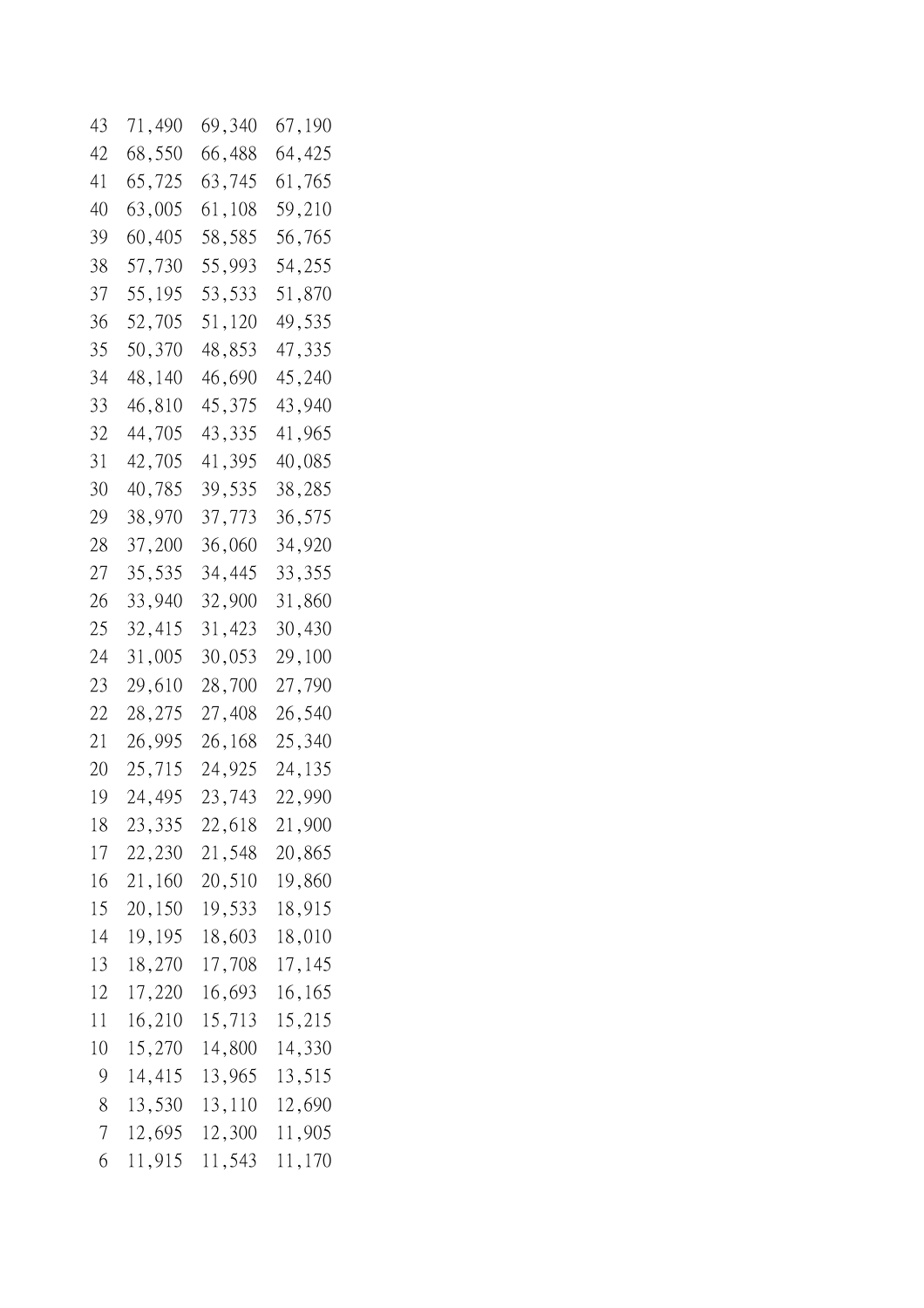5 11,205 10,855 10,505 4 10,505 10,175 9,845 3 9,865 9,555 9,245 2 9,255 8,965 8,675 1 8,700 8,425 8,150 0 8,190 7,932 7,674 Model Scale 1 Pay Scale Monthly Rate of pay Rate of pay Point rate of pay effective 1.1.2004 effective 1.1.2005 \$ \$ \$ 13 11,320 10,968 10,615 12 11,100 10,753 10,405 11 10,875 10,533 10,190 10 10,660 10,328 9,995 9 10,455 10,128 9,800 8 10,260 9,938 9,615 7 10,060 9,745 9,430 6 9,865 9,555 9,245 5 9,665 9,362 9,059 4 9,470 9,173 8,876 3 9,275 8,984 8,693 2 9,075 8,790 8,505 1 8,880 8,601 8,322 0 8,690 8,417 8,144 Police Pay Scale Monthly Rate of pay Rate of pay Point rate of pay effective 1.1.2004 effective 1.1.2005  $$$  \$ \$ 59 181,700 181,050 181,050 58(2) 154,700 154,150 154,150 58(1) 150,110 149,600 149,600 57(3) 136,015 135,550 135,550 57(2) 132,140 131,700 131,700 57(1) 128,365 127,900 127,900 56(3) 124,305 120,553 116,800 56(2) 120,670 117,035 113,400 56(1) 117,040 113,520 110,000 55(3) 107,865 104,633 101,400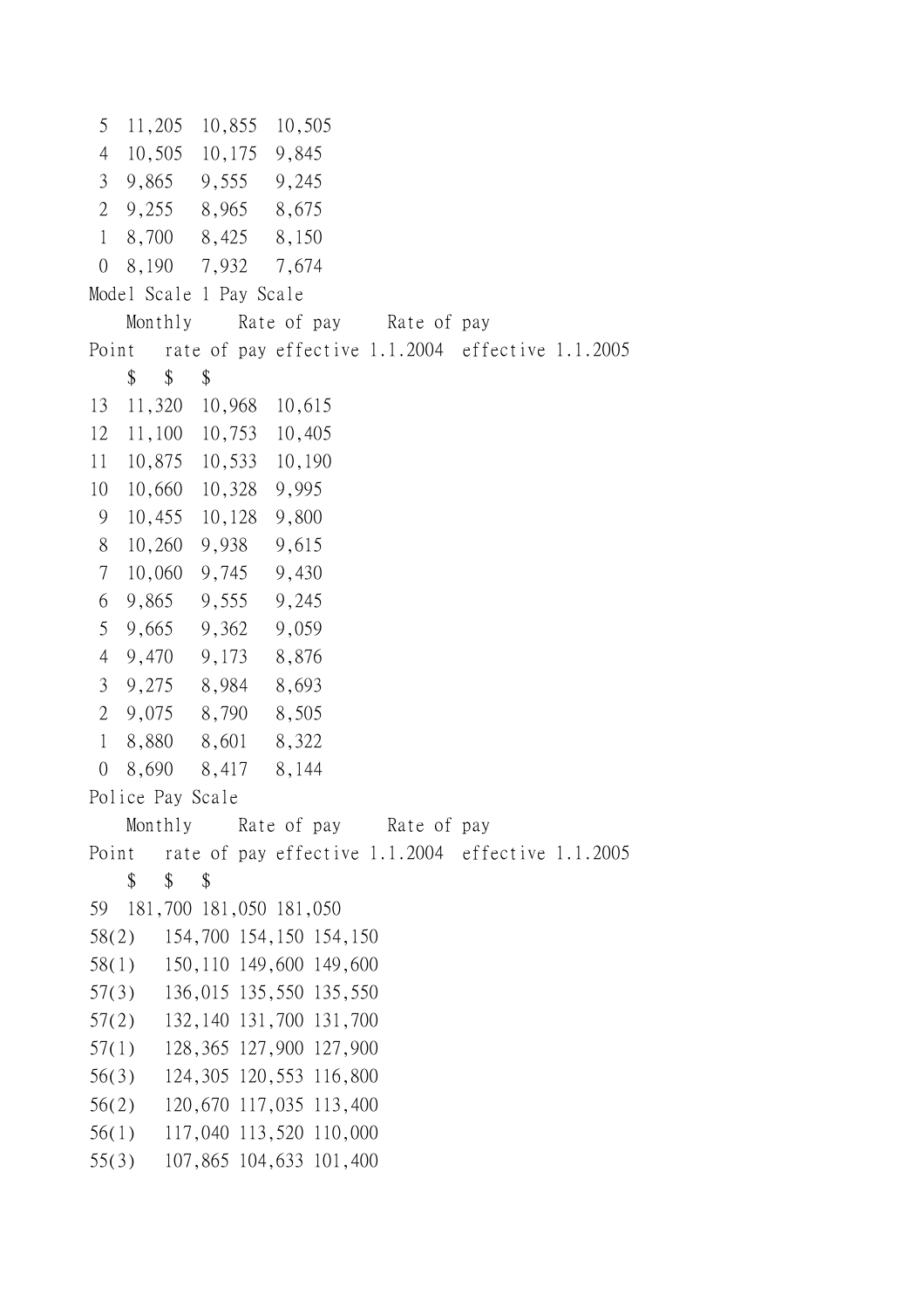55(2) 104,615 101,458 98,300 55(1) 101,460 98,405 95,350 54 93,025 90,228 87,430 53 89,420 86,730 84,040 52 85,830 83,245 80,660 51 82,615 80,130 77,645 50 79,555 77,160 74,765 49 76,705 74,398 72,090 48 74,030 71,803 69,575 47 71,380 69,233 67,085 46 68,795 66,725 64,655 45 66,325 64,328 62,330 44 63,880 61,958 60,035 43 61,595 59,740 57,885 42 59,345 57,558 55,770 41 57,110 55,393 53,675 40 55,090 53,433 51,775 39 53,095 51,498 49,900 38 51,160 49,620 48,080 37 49,445 47,958 46,470 36 47,845 46,405 44,965 35 46,735 45,300 43,865 34 45,055 43,673 42,290 33 43,195 41,870 40,545 32 41,385 40,113 38,840 31 39,560 38,345 37,130 30 37,785 36,625 35,465 29 36,040 34,935 33,830 28 34,325 33,273 32,220 27 32,610 31,610 30,610 26 31,190 30,235 29,280 25 30,265 29,335 28,405 24 29,375 28,473 27,570 23 28,495 27,620 26,745 22 27,850 26,993 26,135 21 27,145 26,313 25,480 20 26,430 25,620 24,810 19 25,765 24,973 24,180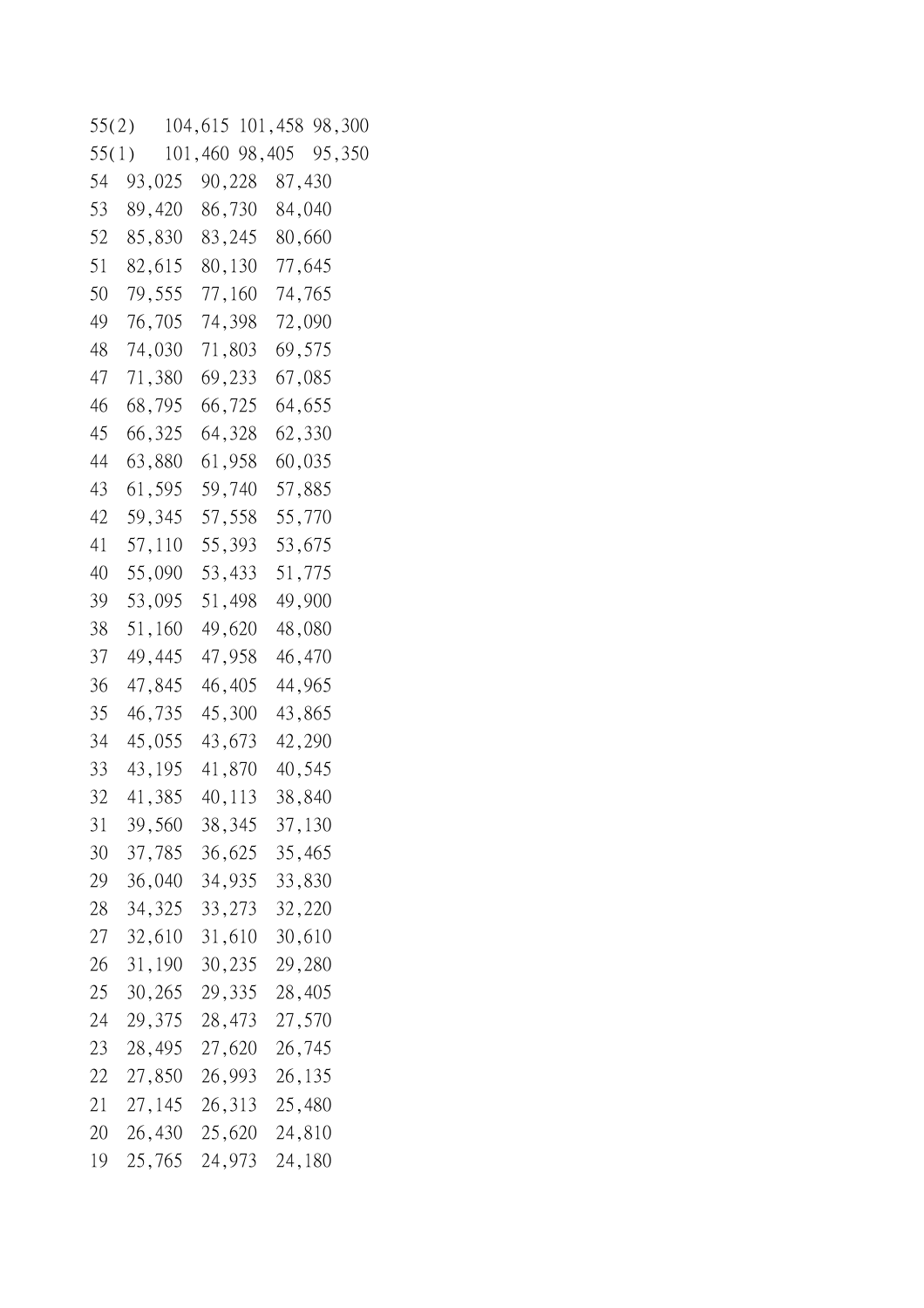```
18 25,045 24,278 23,510
17 24,345 23,598 22,850
16 23,675 22,948 22,220
15 23,025 22,318 21,610
14 22,370 21,683 20,995
13 21,735 21,068 20,400
12 21,125 20,475 19,825
11 20,605 19,973 19,340
10 19,910 19,300 18,690
 9 19,315 18,723 18,130
 8 18,730 18,153 17,575
  7 18,190 17,630 17,070
  6 17,635 17,093 16,550
  5 17,115 16,590 16,065
  4 16,620 16,108 15,595
  3 16,110 15,615 15,120
  2 15,630 15,150 14,670
  1 15,185 14,713 14,240
  1a 14,740 14,282 13,823
General Disciplined Services (Commander) Pay Scale
   Monthly Rate of pay Rate of pay
Point rate of pay effective 1.1.2004 effective 1.1.2005
   $55 4 163,205 162,650 162,650
  3(3) 136,015 135,550 135,550
  3(2) 132,140 131,700 131,700
  3(1) 128,365 127,900 127,900
  2(3) 124,305 120,553 116,800
  2(2) 120,670 117,035 113,400
  2(1) 117,040 113,520 110,000
  1(3) 107,865 104,633 101,400
  1(2) 104,615 101,458 98,300
  1(1) 101,460 98,405 95,350
General Disciplined Services (Officer) Pay Scale
   Monthly Rate of pay Rate of pay
Point rate of pay effective 1.1.2004 effective 1.1.2005
   $ $ $
38 93,025 90,228 87,430
```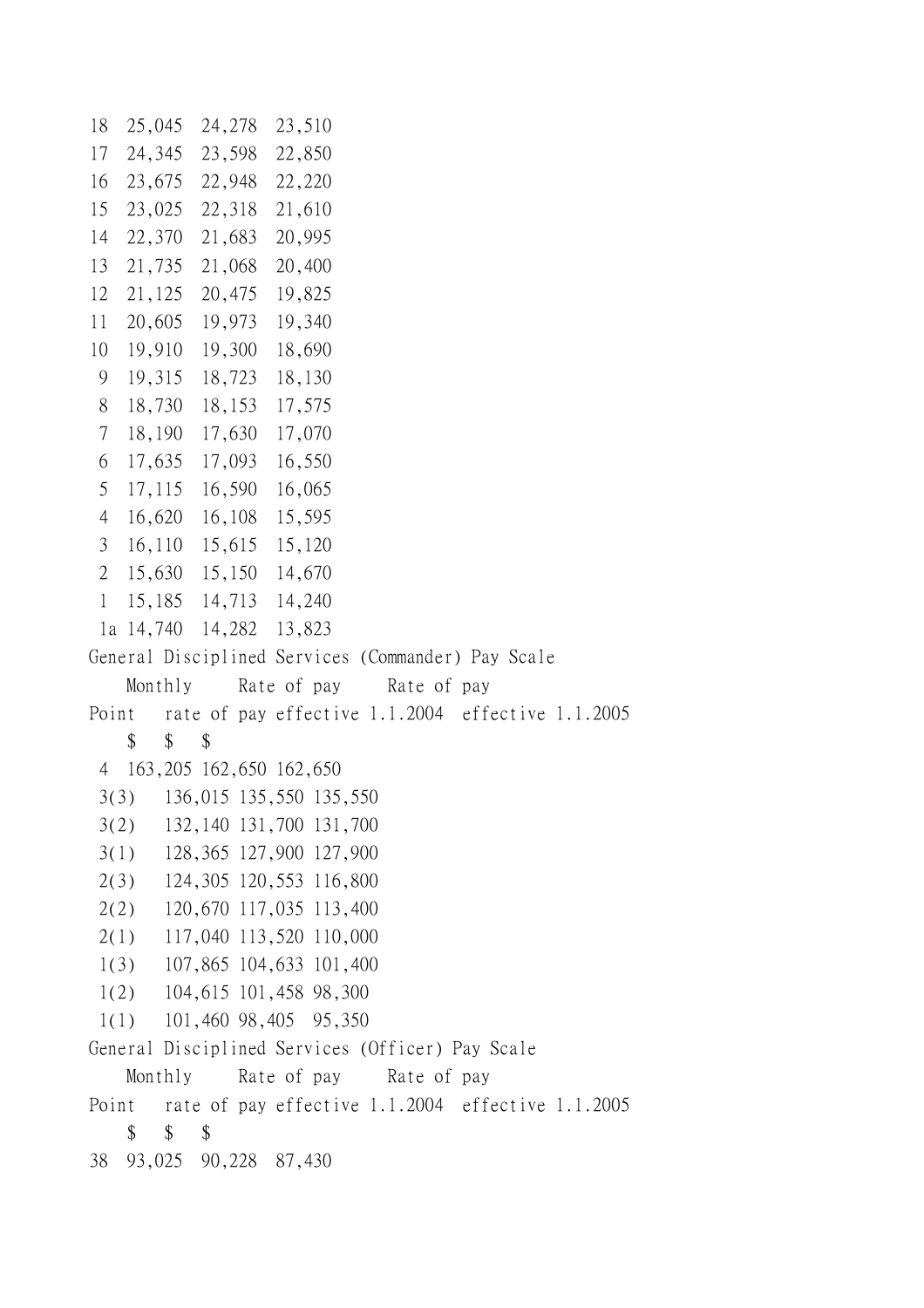| 37 | 89,420 | 86,730 | 84,040 |
|----|--------|--------|--------|
| 36 | 85,830 | 83,245 | 80,660 |
| 35 | 82,615 | 80,130 | 77,645 |
| 34 | 79,555 | 77,160 | 74,765 |
| 33 | 76,705 | 74,398 | 72,090 |
| 32 | 74,030 | 71,803 | 69,575 |
| 31 | 71,380 | 69,233 | 67,085 |
| 30 | 68,795 | 66,725 | 64,655 |
| 29 | 66,325 | 64,328 | 62,330 |
| 28 | 63,880 | 61,958 | 60,035 |
| 27 | 61,595 | 59,740 | 57,885 |
| 26 | 59,345 | 57,558 | 55,770 |
| 25 | 57,110 | 55,393 | 53,675 |
| 24 | 55,090 | 53,433 | 51,775 |
| 23 | 53,095 | 51,498 | 49,900 |
| 22 | 51,160 | 49,620 | 48,080 |
| 21 | 49,445 | 47,958 | 46,470 |
| 20 | 47,845 | 46,405 | 44,965 |
| 19 | 46,735 | 45,300 | 43,865 |
| 18 | 45,055 | 43,673 | 42,290 |
| 17 | 43,195 | 41,870 | 40,545 |
| 16 | 41,340 | 40,073 | 38,805 |
| 15 | 39,475 | 38,263 | 37,050 |
| 14 | 37,620 | 36,465 | 35,310 |
| 13 | 35,810 | 34,713 | 33,615 |
| 12 | 34,015 | 32,970 | 31,925 |
| 11 | 32,360 | 31,365 | 30,370 |
| 10 | 30,805 | 29,858 | 28,910 |
| 9  | 29,285 | 28,388 | 27,490 |
| 8  | 27,765 | 26,913 | 26,060 |
| 7  | 26,260 | 25,455 | 24,650 |
| 6  | 24,780 | 24,020 | 23,260 |
| 5  | 23,260 | 22,545 | 21,830 |
| 4  | 21,950 | 21,275 | 20,600 |
| 3  | 20,915 | 20,273 | 19,630 |
| 2  | 19,870 | 19,260 | 18,650 |
| 1  | 19,020 | 18,435 | 17,850 |
| 1a | 18,205 | 17,646 | 17,087 |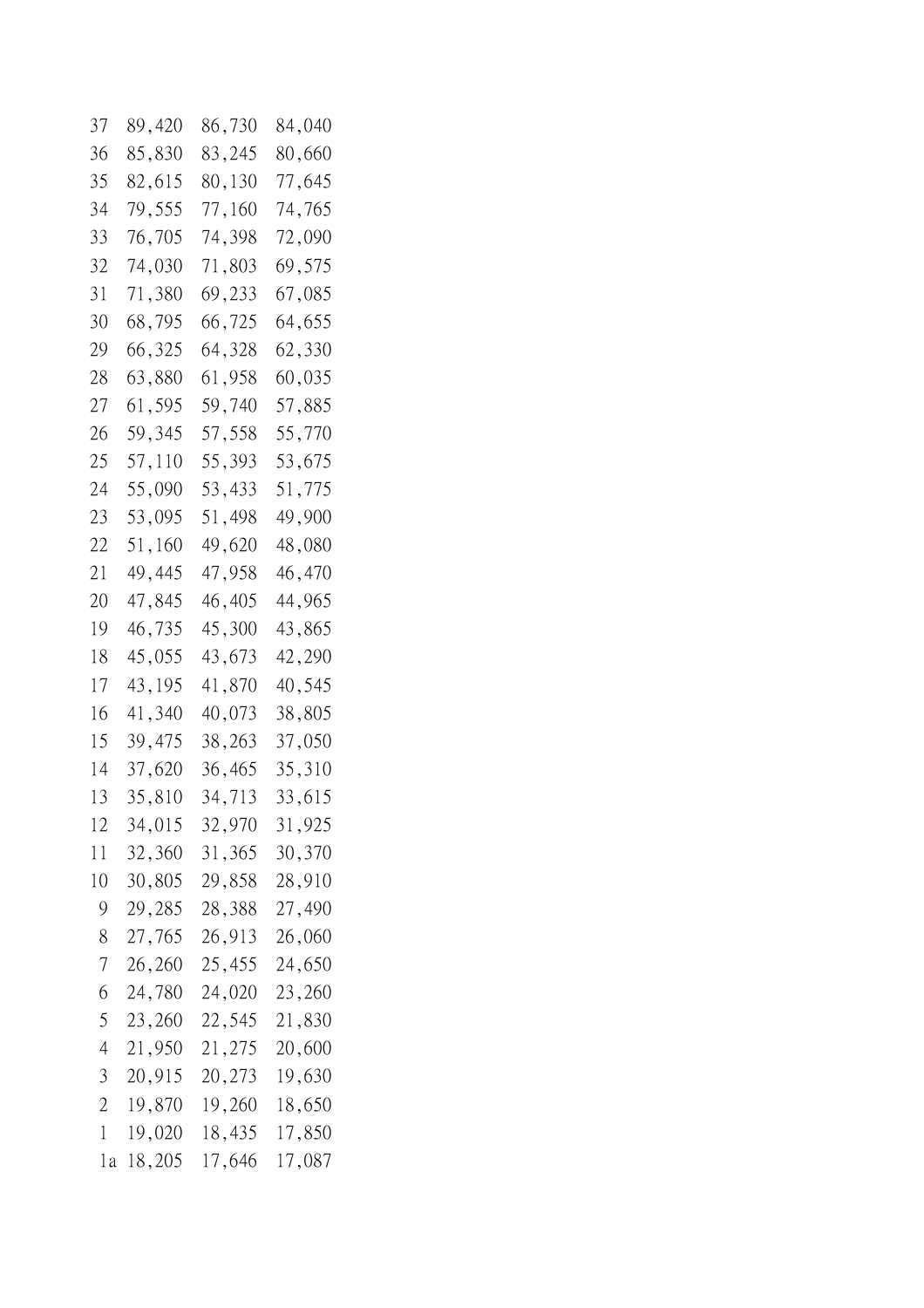1b 17,420 16,885 16,350 1c 16,680 16,167 15,654 1d 15,960 15,470 14,980 General Disciplined Services (Rank and File) Pay Scale Monthly Rate of pay Rate of pay Point rate of pay effective 1.1.2004 effective 1.1.2005 \$ \$ \$ 27 28,405 27,533 26,660 26 27,590 26,743 25,895 25 26,755 25,935 25,115 24 25,990 25,193 24,395 23 25,325 24,548 23,770 22 24,620 23,865 23,110 21 23,945 23,210 22,475 20 23,315 22,600 21,885 19 22,695 21,998 21,300 18 22,070 21,393 20,715 17 21,420 20,763 20,105 16 20,830 20,193 19,555 15 20,255 19,633 19,010 14 19,675 19,070 18,465 13 19,100 18,513 17,925 12 18,525 17,955 17,385 11 17,955 17,403 16,850 10 17,390 16,855 16,320 9 16,845 16,328 15,810 8 16,280 15,780 15,280 7 15,720 15,238 14,755 6 15,235 14,763 14,290 5 14,620 14,163 13,705 4 14,215 13,770 13,325 3 13,820 13,388 12,955 2 13,410 12,993 12,575 1 13,045 12,638 12,230 1a 12,685 12,290 11,894 Directorate Pay Scale Monthly Rate of pay Rate of pay Point rate of pay effective 1.1.2004 effective 1.1.2005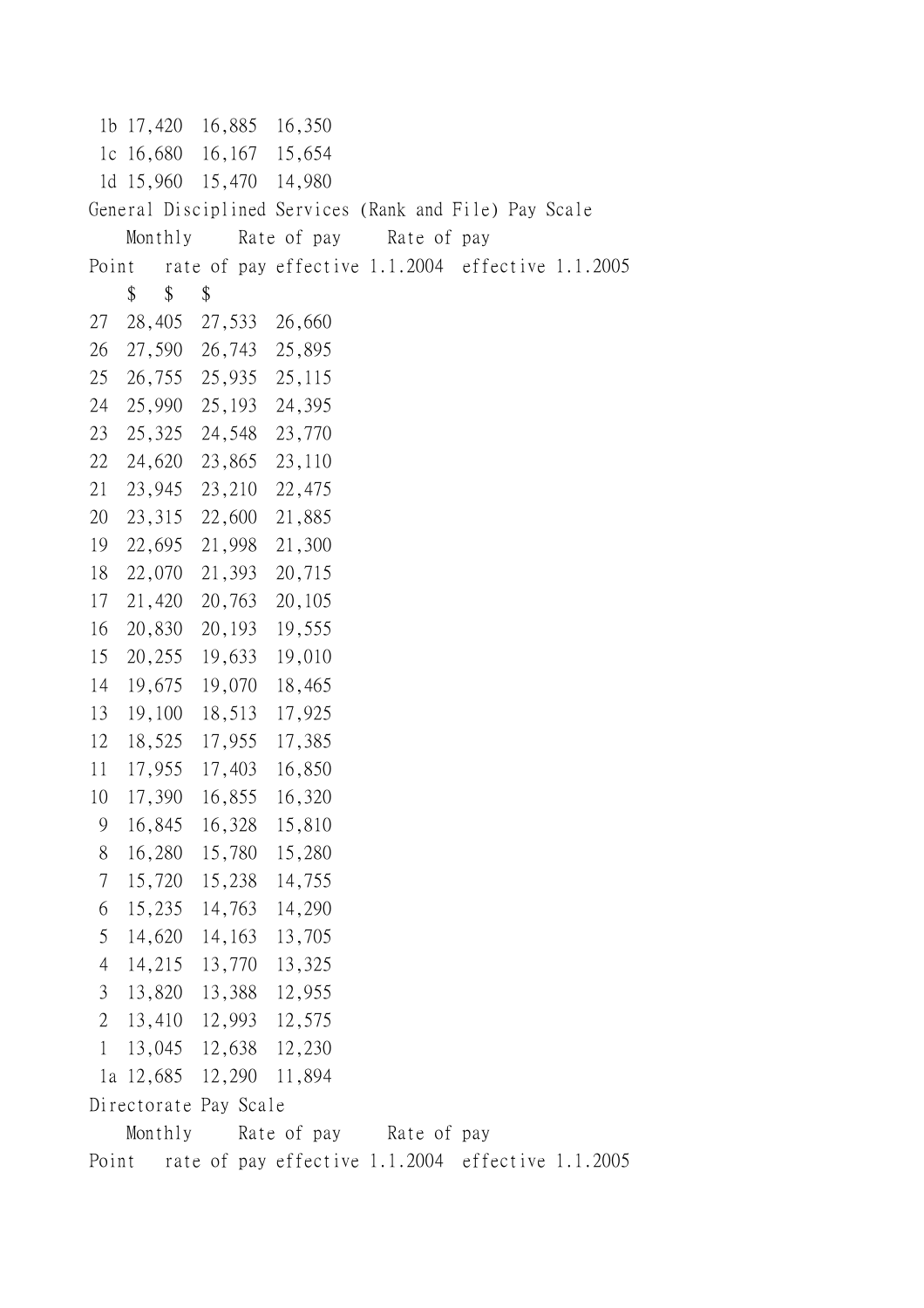```
$ $ $
 8 181,700 181,050 181,050
  7 176,205 175,600 175,600
 6 163,205 162,650 162,650
  5 154,700 154,150 154,150
  4(2) 150,110 149,600 149,600
  4(1) 145,665 145,150 145,150
  3(3) 136,015 135,550 135,550
  3(2) 132,140 131,700 131,700
  3(1) 128,365 127,900 127,900
  2(3) 124,305 120,553 116,800
  2(2) 120,670 117,035 113,400
  2(1) 117,040 113,520 110,000
  1(3) 104,615 101,458 98,300
  1(2) 101,460 98,405 95,350
  1(1) 98,595 95,623 92,650
Directorate (Legal) Pay Scale
   Monthly Rate of pay Rate of pay
Point rate of pay effective 1.1.2004 effective 1.1.2005
   $ $ $
  6 163,205 162,650 162,650
  5 154,700 154,150 154,150
  4(2) 150,110 149,600 149,600
  4(1) 145,665 145,150 145,150
  3(3) 136,015 135,550 135,550
  3(2) 132,140 131,700 131,700
  3(1) 128,365 127,900 127,900
  2(3) 124,305 120,553 116,800
  2(2) 120,670 117,035 113,400
  2(1) 117,040 113,520 110,000
  1(3) 104,615 101,458 98,300
  1(2) 101,460 98,405 95,350
  1(1) 98,595 95,623 92,650
Training Pay Scale
   Monthly Rate of pay Rate of pay
Point rate of pay effective 1.1.2004 effective 1.1.2005
   $ $ $
16 20,105 19,488 18,870
```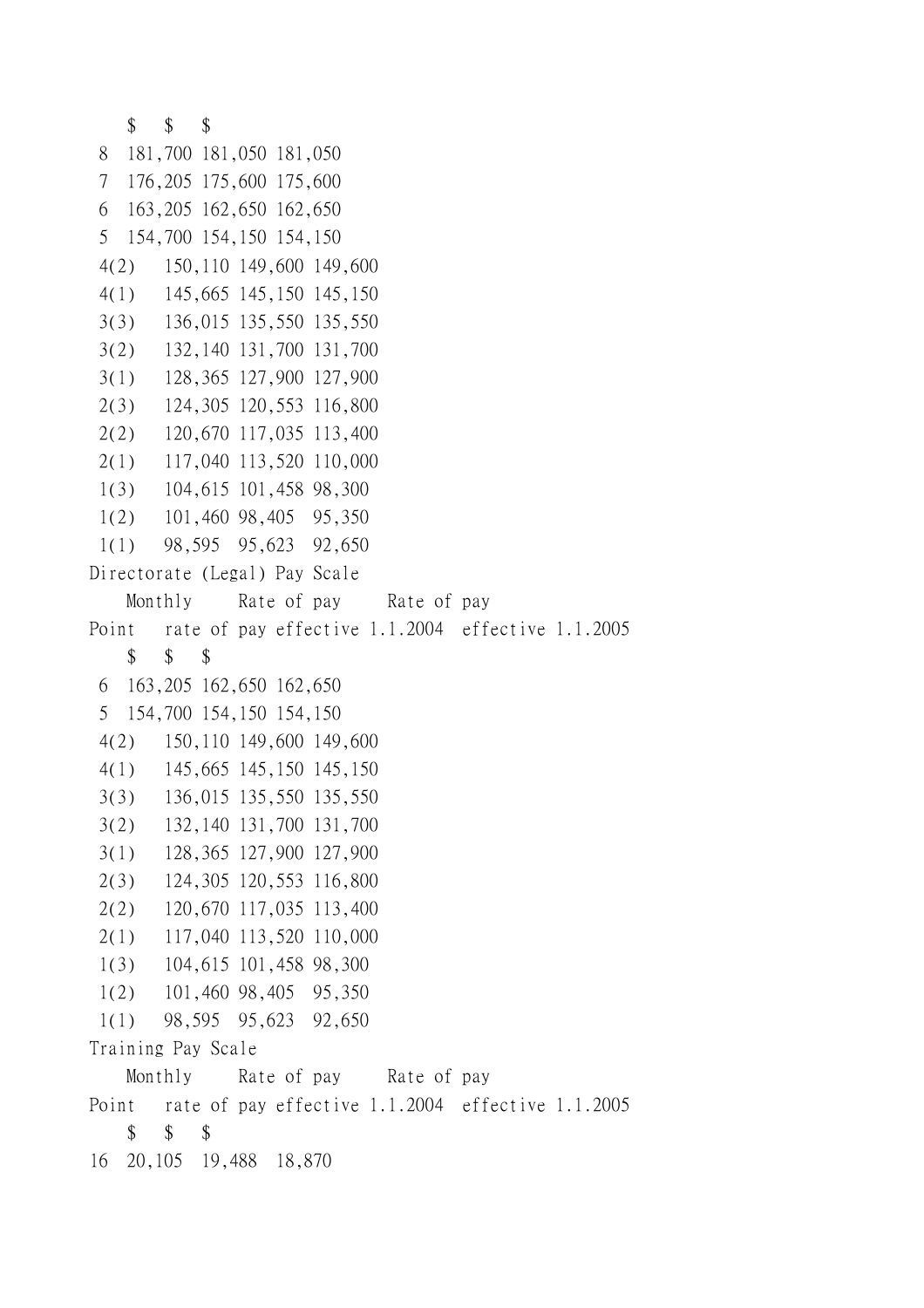15 19,140 18,553 17,965 14 18,225 17,665 17,105 13 17,420 16,888 16,355 12 16,355 15,853 15,350 11 15,000 14,535 14,070 10 13,780 13,350 12,920 9 12,975 12,570 12,165 8 12,180 11,800 11,420 7 11,440 11,080 10,720 6 10,740 10,405 10,070 5 10,075 9,760 9,445 4 9,460 9,165 8,870 3 8,890 8,613 8,335 2 8,335 8,073 7,810 1 7,825 7,583 7,340 Technician Apprentice Pay Scale Monthly Rate of pay Rate of pay Point rate of pay effective 1.1.2004 effective 1.1.2005 \$\$\$ 4 9,755 9,450 9,145 3 8,890 8,613 8,335 2 8,040 7,788 7,535 1 7,395 7,163 6,930 0 6,935 6,718 6,500 Craft Apprentice Pay Scale Monthly Rate of pay Rate of pay Point rate of pay effective 1.1.2004 effective 1.1.2005 \$ \$ \$ 4 7,715 7,473 7,230 3 7,065 6,843 6,620 2 6,390 6,188 5,985 1 5,750 5,568 5,385 0 5,415 5,244 5,072 ------------------------------ SCHEDULE 2 [s. 5] Personal Salaries Rate of pay Rate of pay Monthly effective effective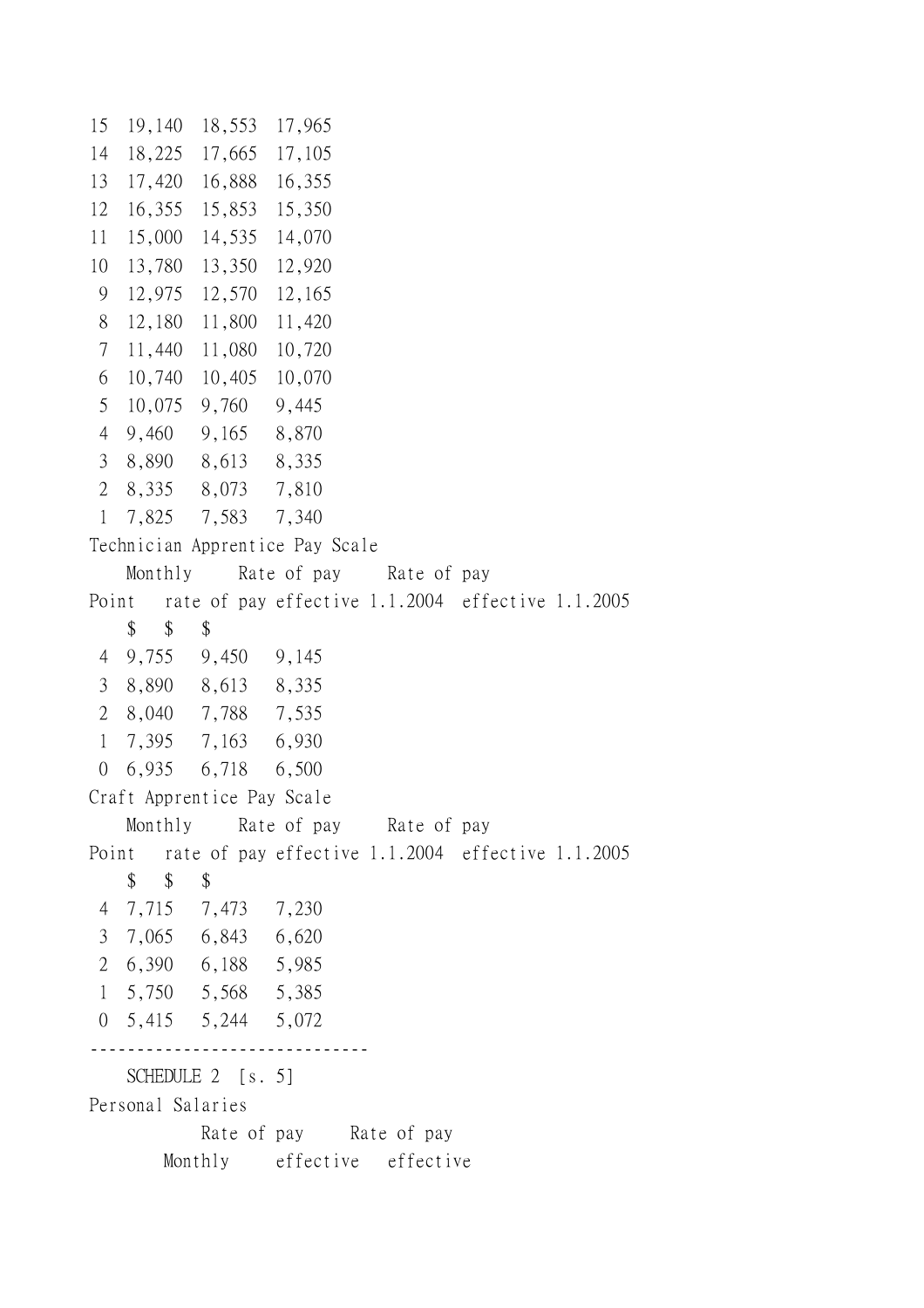Rank rate of pay 1.1.2004 1.1.2005 \$ \$ \$ Amah II 9,815 9,508 9,200 Carpark Attendant II 12,445 12,055 11,665 Estate Assistant 15,030 14,565 14,100 Explosives Depot Attendant 13,180 12,768 12,355 SCHEDULE 3 [ss. 2 & 6] Hospital Authority Pay Scales (Applicable to Civil Servants Serving in the Hospital Authority) Hospital Authority General Pay Scale Monthly Rate of pay Rate of pay Point rate of pay effective 1.1.2004 effective 1.1.2005 \$ \$ \$ 56 176,205 175,600 175,600 55 163,205 162,650 162,650 54 154,700 154,150 154,150 (53A) 150,110 149,600 149,600 53 145,665 145,150 145,150 (52B) 136,015 135,550 135,550 (52A) 132,140 131,700 131,700 52 128,365 127,900 127,900 (51B) 124,305 120,553 116,800 (51A) 120,670 117,035 113,400 51 117,040 113,520 110,000 (50B) 104,615 101,458 98,300 (50A) 101,460 98,405 95,350 50 98,595 95,623 92,650 49 88,425 85,765 83,105 48 85,355 82,788 80,220 47 82,390 79,913 77,435 46 79,510 77,118 74,725 45 76,755 74,445 72,135 44 74,075 71,845 69,615 43 71,490 69,340 67,190 42 68,550 66,488 64,425 41 65,725 63,745 61,765 40 63,005 61,108 59,210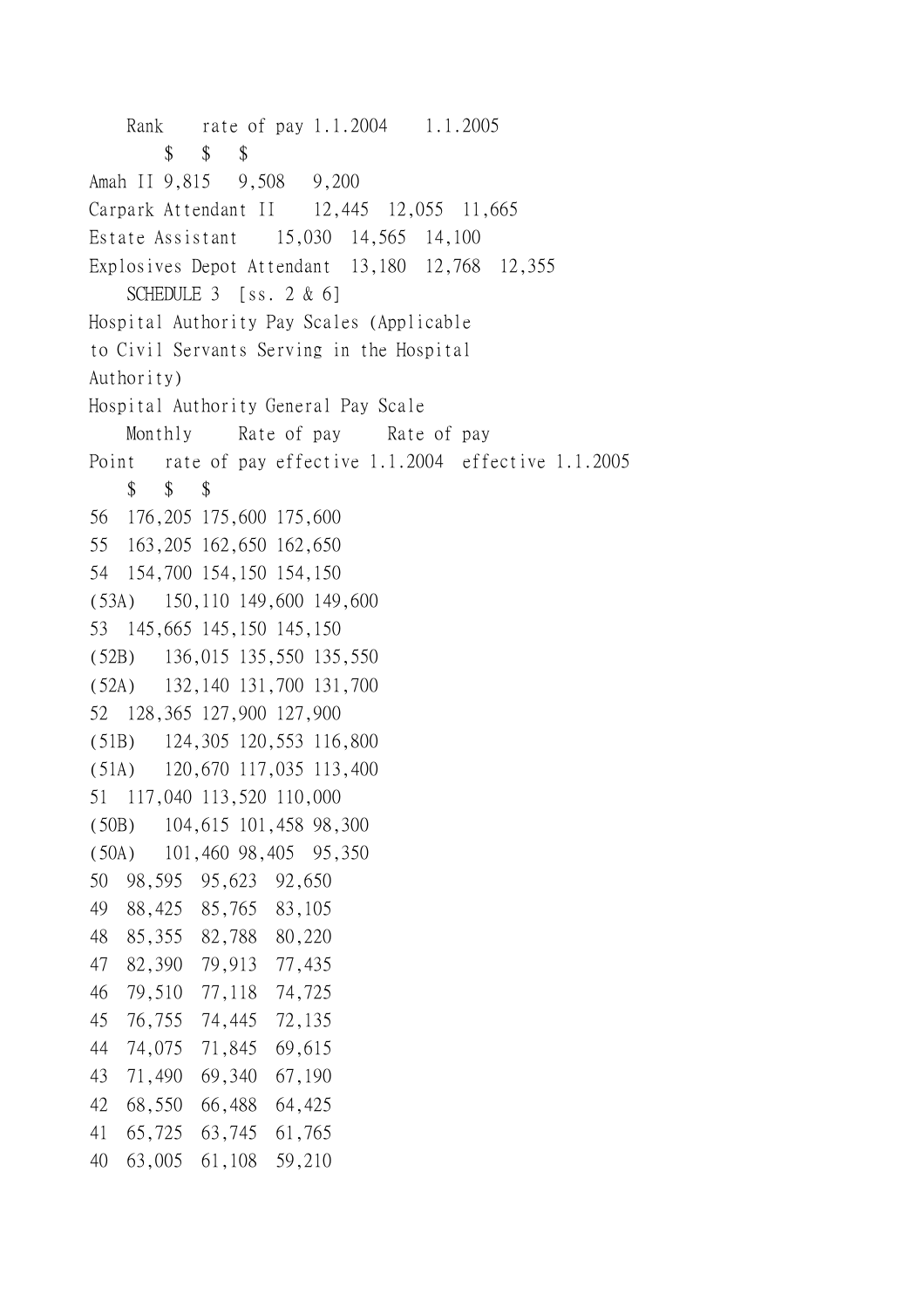| 39                       | 60,405 | 58,585 | 56,765 |
|--------------------------|--------|--------|--------|
| 38                       | 57,730 | 55,993 | 54,255 |
| 37                       | 55,195 | 53,533 | 51,870 |
| 36                       | 52,705 | 51,120 | 49,535 |
| 35                       | 50,370 | 48,853 | 47,335 |
| 34                       | 48,140 | 46,690 | 45,240 |
| 33                       | 46,810 | 45,375 | 43,940 |
| 32                       | 44,705 | 43,335 | 41,965 |
| 31                       | 42,705 | 41,395 | 40,085 |
| 30                       | 40,785 | 39,535 | 38,285 |
| 29                       | 38,970 | 37,773 | 36,575 |
| 28                       | 37,200 | 36,060 | 34,920 |
| 27                       | 35,535 | 34,445 | 33,355 |
| 26                       | 33,940 | 32,900 | 31,860 |
| 25                       | 32,415 | 31,423 | 30,430 |
| 24                       | 31,005 | 30,053 | 29,100 |
| 23                       | 29,610 | 28,700 | 27,790 |
| 22                       | 28,275 | 27,408 | 26,540 |
| 21                       | 26,995 | 26,168 | 25,340 |
| 20                       | 25,715 | 24,925 | 24,135 |
| 19                       | 24,495 | 23,743 | 22,990 |
| 18                       | 23,335 | 22,618 | 21,900 |
| 17                       | 22,230 | 21,548 | 20,865 |
| 16                       | 21,160 | 20,510 | 19,860 |
| 15                       | 20,150 | 19,533 | 18,915 |
| 14                       | 19,195 | 18,603 | 18,010 |
| 13                       | 18,270 | 17,708 | 17,145 |
| 12                       | 17,220 | 16,693 | 16,165 |
| 11                       | 16,210 | 15,713 | 15,215 |
| 10                       | 15,270 | 14,800 | 14,330 |
| $\theta$                 | 14,415 | 13,965 | 13,515 |
| 8                        | 13,530 | 13,110 | 12,690 |
| $\overline{\mathcal{L}}$ | 12,695 | 12,300 | 11,905 |
| 6                        | 11,915 | 11,543 | 11,170 |
| 5                        | 11,205 | 10,855 | 10,505 |
| $\overline{4}$           | 10,505 | 10,175 | 9,845  |
| 3                        | 9,865  | 9,555  | 9,245  |
| $\overline{2}$           | 9,255  | 8,965  | 8,675  |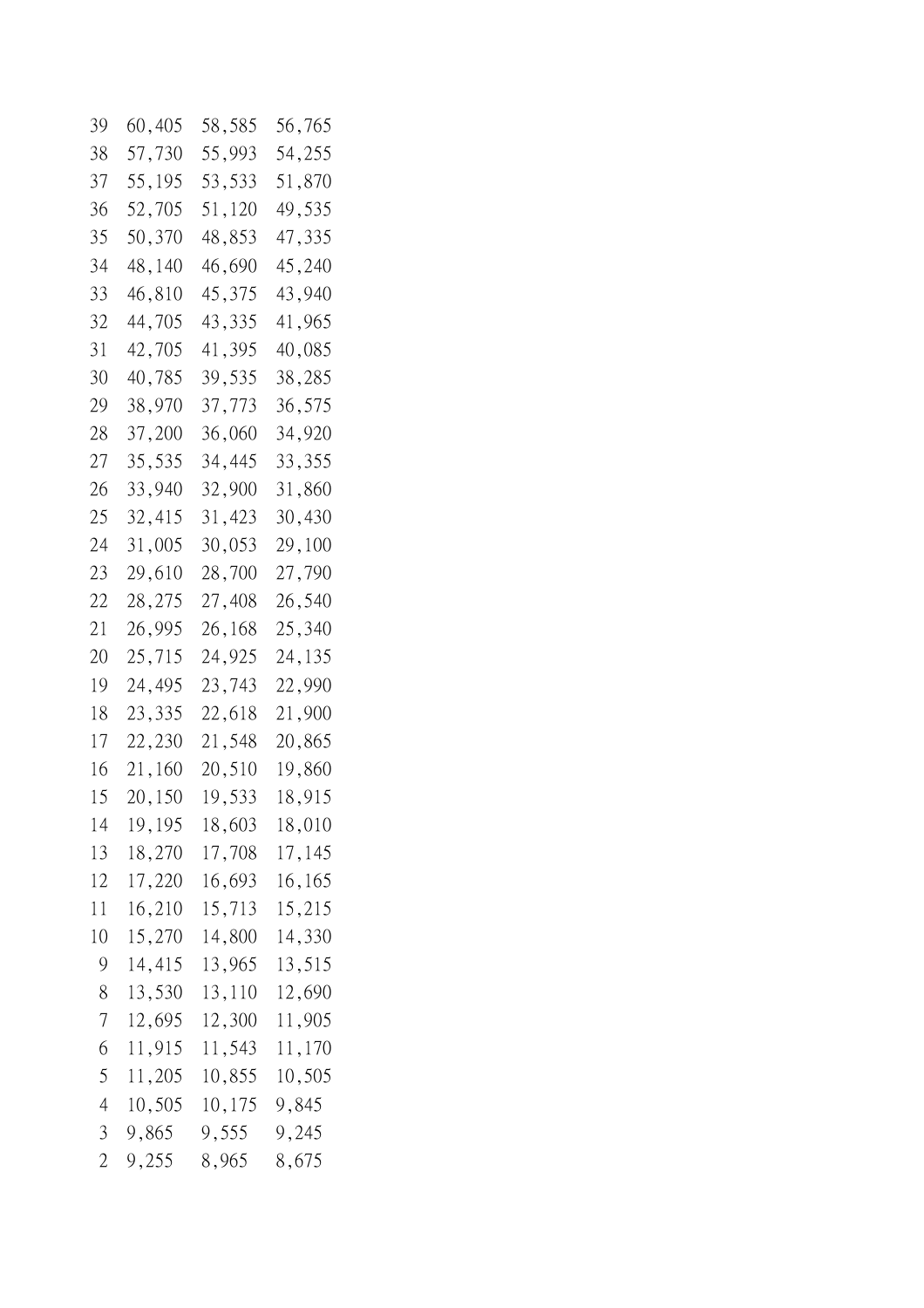1 8,700 8,425 8,150 0 8,190 7,932 7,674 Hospital Authority Management Pay Scale Monthly Rate of pay Rate of pay Point rate of pay effective 1.1.2004 effective 1.1.2005 \$ \$ \$ 46 176,205 175,600 175,600 45 170,410 169,815 169,815 44 164,780 164,200 164,200 43 159,295 158,740 158,740 42 154,045 153,505 153,505 41 148,945 148,425 148,425 40 143,995 143,490 143,490 39 139,240 138,750 138,750 38 134,635 134,165 134,165 37 130,160 129,705 129,705 36 130,160 125,410 125,410 35 129,025 121,265 121,265 34 124,775 121,020 117,265 33 120,625 116,995 113,365 32 116,635 113,125 109,615 31 112,760 109,368 105,975 30 109,030 105,750 102,470 29 105,425 102,255 99,085 28 101,930 98,863 95,795 27 98,595 95,623 92,650 26 95,075 92,213 89,350 25 91,705 88,948 86,190 24 88,425 85,765 83,105 23 85,355 82,788 80,220 22 82,390 79,913 77,435 21 79,510 77,118 74,725 20 76,755 74,445 72,135 19 74,075 71,845 69,615 18 71,490 69,340 67,190 17 68,550 66,488 64,425 16 65,725 63,745 61,765 15 63,005 61,108 59,210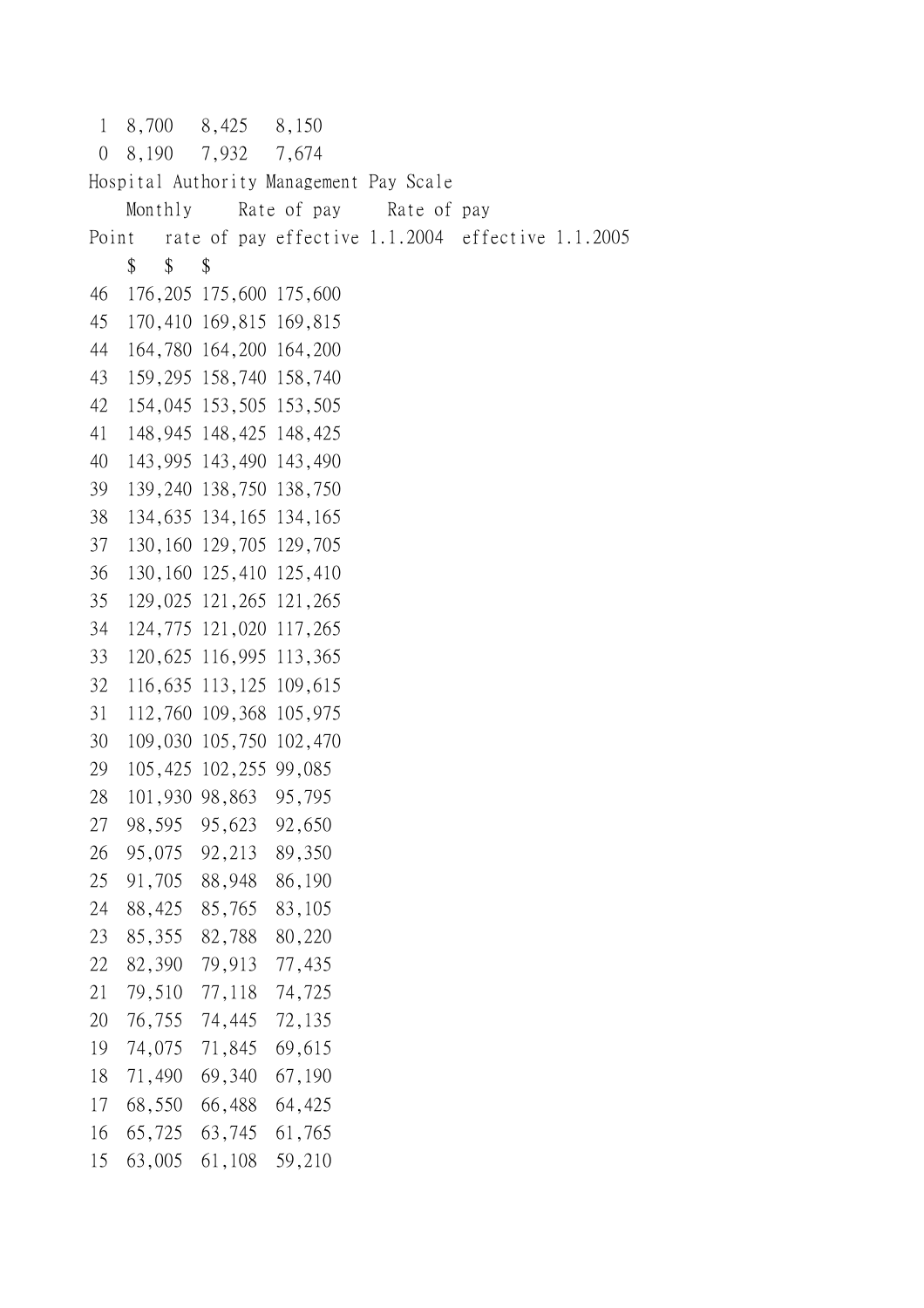14 60,405 58,585 56,765 13 57,730 55,993 54,255 12 55,195 53,533 51,870 11 52,705 51,120 49,535 10 50,370 48,853 47,335 9 48,140 46,690 45,240 8 46,810 45,375 43,940 7 44,705 43,335 41,965 6 42,705 41,395 40,085 5 40,785 39,535 38,285 4 38,970 37,773 36,575 3 37,200 36,060 34,920 2 35,535 34,445 33,355 1 33,940 32,900 31,860 Hospital Authority Training Pay Scale Monthly Rate of pay Rate of pay Point rate of pay effective 1.1.2004 effective 1.1.2005  $\begin{array}{cccc} \text{\$} & \text{\$} & \text{\$} & \text{\$} \\ \text{\$} & \text{\$} & \text{\$} & \text{\$} \end{array}$ 16 20,105 19,488 18,870 15 19,140 18,553 17,965 14 18,225 17,665 17,105 13 17,420 16,888 16,355 12 16,355 15,853 15,350 11 15,000 14,535 14,070 10 13,780 13,350 12,920 9 12,975 12,570 12,165 8 12,180 11,800 11,420 7 11,440 11,080 10,720 6 10,740 10,405 10,070 5 10,075 9,760 9,445 4 9,460 9,165 8,870 3 8,890 8,613 8,335 2 8,335 8,073 7,810 1 7,825 7,583 7,340 Hospital Authority Model Pay Scale Monthly Rate of pay Rate of pay Point rate of pay effective 1.1.2004 effective 1.1.2005 \$ \$ \$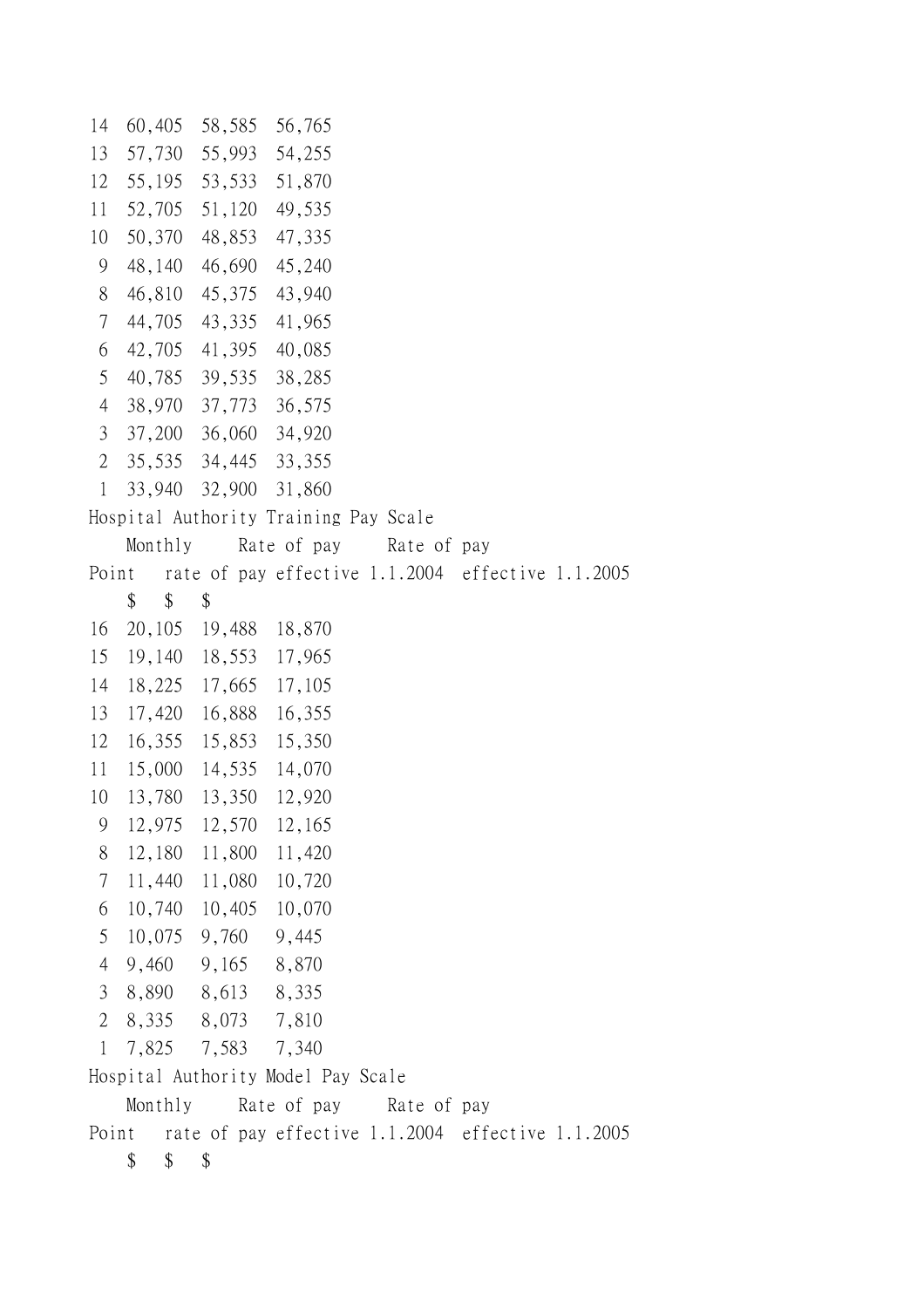```
13 11,320 10,968 10,615
12 11,100 10,753 10,405
11 10,875 10,533 10,190
10 10,660 10,328 9,995
 9 10,455 10,128 9,800
 8 10,260 9,938 9,615
  7 10,060 9,745 9,430
  6 9,865 9,555 9,245
  5 9,665 9,362 9,059
  4 9,470 9,173 8,876
  3 9,275 8,984 8,693
  2 9,075 8,790 8,505
  1 8,880 8,601 8,322
  0 8,690 8,417 8,144
   SCHEDULE 4 [ss. 2, 7 & 10]
Reference Pay Scales
PART 1
Reference Civil Service Pay Scales
Reference Master Pay Scale
   Monthly Rate of pay Rate of pay
Point rate of pay effective 1.1.2004 effective 1.1.2005
   $ $ $
49 88,115 85,610 83,105
48 85,055 82,638 80,220
47 82,105 79,770 77,435
46 79,230 76,978 74,725
45 76,485 74,310 72,135
44 73,815 71,715 69,615
43 71,240 69,215 67,190
42 68,310 66,368 64,425
41 65,490 63,628 61,765
40 62,780 60,995 59,210
39 60,190 58,478 56,765
38 57,525 55,890 54,255
37 55,000 53,435 51,870
36 52,520 51,028 49,535
35 50,190 48,763 47,335
34 47,970 46,605 45,240
```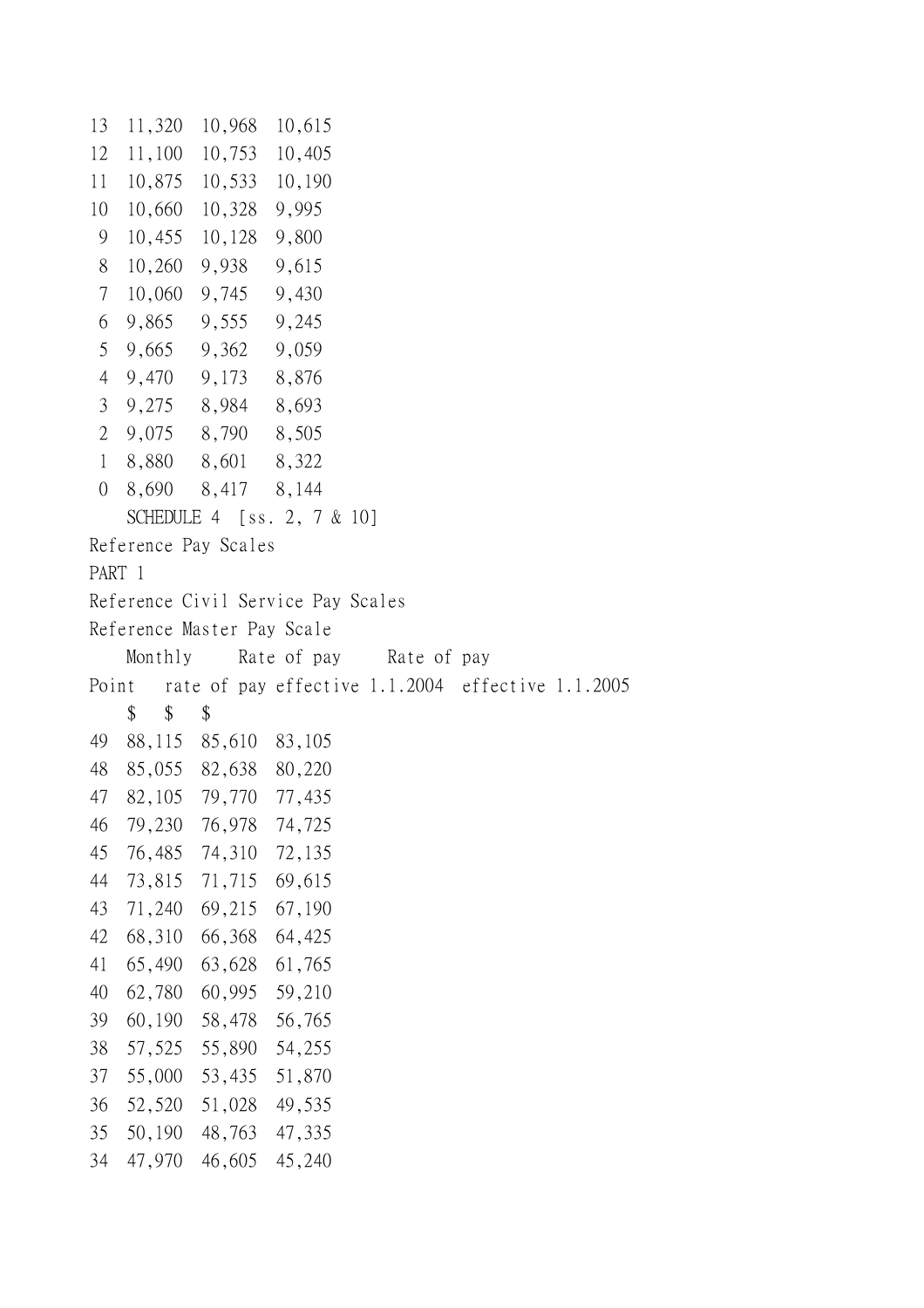| 33             | 46,485                            | 45,213   |       | 43,940      |             |                                                   |  |  |  |
|----------------|-----------------------------------|----------|-------|-------------|-------------|---------------------------------------------------|--|--|--|
| 32             | 44,395                            | 43,180   |       | 41,965      |             |                                                   |  |  |  |
| 31             | 42,405                            | 41,245   |       | 40,085      |             |                                                   |  |  |  |
| 30             | 40,500                            | 39,393   |       | 38,285      |             |                                                   |  |  |  |
| 29             | 38,695                            | 37,635   |       | 36,575      |             |                                                   |  |  |  |
| 28             | 36,940                            | 35,930   |       | 34,920      |             |                                                   |  |  |  |
| 27             | 35,285                            | 34,320   |       | 33,355      |             |                                                   |  |  |  |
| 26             | 33,705                            | 32,783   |       | 31,860      |             |                                                   |  |  |  |
| 25             | 32,190                            | 31,310   |       | 30,430      |             |                                                   |  |  |  |
| 24             | 30,785                            | 29,943   |       | 29,100      |             |                                                   |  |  |  |
| 23             | 29,400                            | 28,595   |       | 27,790      |             |                                                   |  |  |  |
| 22             | 28,075                            | 27,308   |       | 26,540      |             |                                                   |  |  |  |
| 21             | 26,805                            | 26,073   |       | 25,340      |             |                                                   |  |  |  |
| 20             | 25,530                            | 24,833   |       | 24,135      |             |                                                   |  |  |  |
| 19             | 24,320                            | 23,655   |       | 22,990      |             |                                                   |  |  |  |
| 18             | 23,170                            | 22,535   |       | 21,900      |             |                                                   |  |  |  |
| 17             | 22,075                            | 21,470   |       | 20,865      |             |                                                   |  |  |  |
| 16             | 21,010                            | 20,435   |       | 19,860      |             |                                                   |  |  |  |
| 15             | 20,010                            | 19,463   |       | 18,915      |             |                                                   |  |  |  |
| 14             | 19,055                            | 18,533   |       | 18,010      |             |                                                   |  |  |  |
| 13             | 18,140                            | 17,643   |       | 17,145      |             |                                                   |  |  |  |
| 12             | 17,100                            | 16,633   |       | 16,165      |             |                                                   |  |  |  |
| 11             | 16,095                            | 15,655   |       | 15,215      |             |                                                   |  |  |  |
| 10             | 15,160                            | 14,745   |       | 14,330      |             |                                                   |  |  |  |
| 9              | 14,300                            | 13,908   |       | 13,515      |             |                                                   |  |  |  |
| 8              | 13,425                            | 13,058   |       | 12,690      |             |                                                   |  |  |  |
| 7              | 12,595                            | 12,250   |       | 11,905      |             |                                                   |  |  |  |
| 6              | 11,820                            | 11,495   |       | 11,170      |             |                                                   |  |  |  |
| 5              | 11,115                            | 10,810   |       | 10,505      |             |                                                   |  |  |  |
| $\overline{4}$ | 10,420                            | 10,133   |       | 9,845       |             |                                                   |  |  |  |
| 3              | 9,785                             |          | 9,515 | 9,245       |             |                                                   |  |  |  |
| 2              | 9,180                             |          |       | 8,928 8,675 |             |                                                   |  |  |  |
| $\mathbf{1}$   | 8,625                             |          | 8,388 | 8,150       |             |                                                   |  |  |  |
| $\overline{0}$ | 8,125                             |          | 7,900 | 7,674       |             |                                                   |  |  |  |
|                | Reference Model Scale 1 Pay Scale |          |       |             |             |                                                   |  |  |  |
|                | Monthly                           |          |       |             | Rate of pay | Rate of pay                                       |  |  |  |
| Point          |                                   |          |       |             |             | rate of pay effective 1.1.2004 effective 1.1.2005 |  |  |  |
|                | \$                                | \$<br>\$ |       |             |             |                                                   |  |  |  |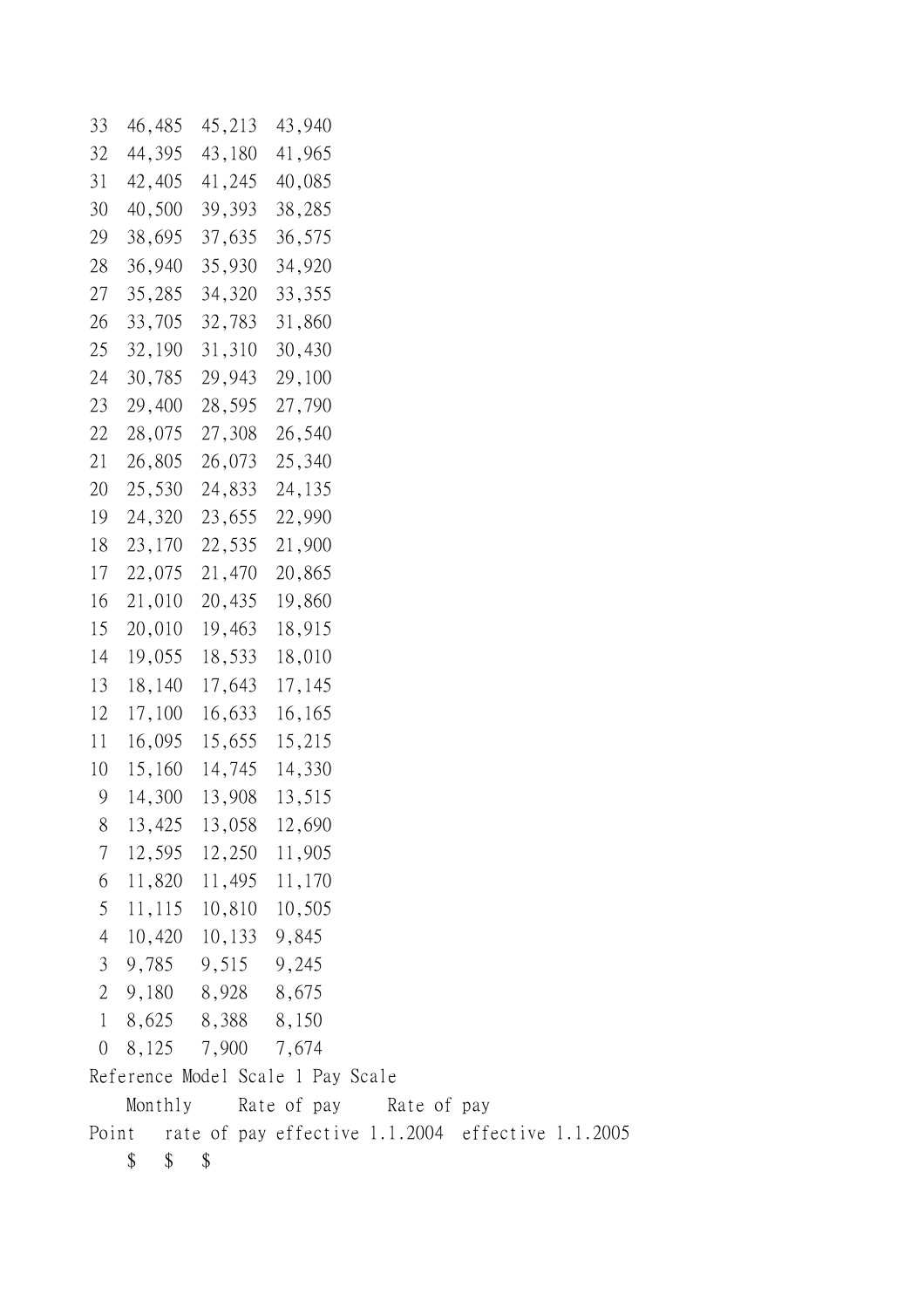13 11,230 10,923 10,615 12 11,010 10,708 10,405 11 10,785 10,488 10,190 10 10,575 10,285 9,995 9 10,370 10,085 9,800 8 10,175 9,895 9,615 7 9,980 9,705 9,430 6 9,785 9,515 9,245 5 9,590 9,325 9,059 4 9,395 9,136 8,876 3 9,200 8,947 8,693 2 9,005 8,755 8,505 1 8,810 8,566 8,322 0 8,615 8,380 8,144 Reference Police Pay Scale Monthly Rate of pay Rate of pay Point rate of pay effective 1.1.2004 effective 1.1.2005 \$\$\$ 54 92,700 90,065 87,430 53 89,110 86,575 84,040 52 85,525 83,093 80,660 51 82,325 79,985 77,645 50 79,275 77,020 74,765 49 76,435 74,263 72,090 48 73,770 71,673 69,575 47 71,130 69,108 67,085 46 68,555 66,605 64,655 45 66,090 64,210 62,330 44 63,655 61,845 60,035 43 61,375 59,630 57,885 42 59,135 57,453 55,770 41 56,910 55,293 53,675 40 54,895 53,335 51,775 39 52,910 51,405 49,900 38 50,980 49,530 48,080 37 49,270 47,870 46,470 36 47,675 46,320 44,965 35 46,405 45,135 43,865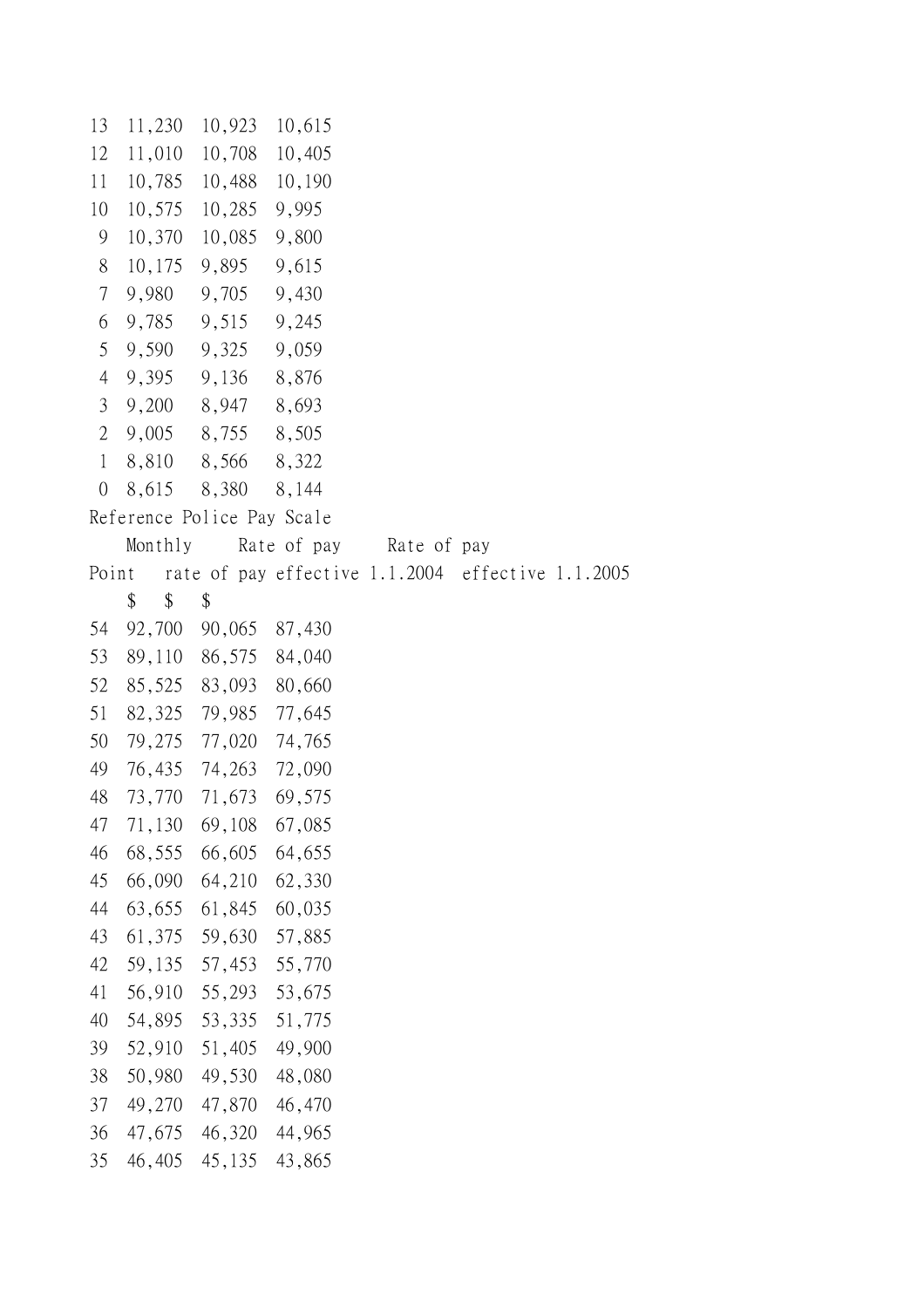| 34             | 44,740    | 43,515 | 42,290          |             |                                                            |  |
|----------------|-----------|--------|-----------------|-------------|------------------------------------------------------------|--|
| 33             | 42,895    | 41,720 | 40,545          |             |                                                            |  |
| 32             | 41,090    | 39,965 | 38,840          |             |                                                            |  |
| 31             | 39,280    | 38,205 | 37,130          |             |                                                            |  |
| 30             | 37,520    | 36,493 | 35,465          |             |                                                            |  |
| 29             | 35,790    | 34,810 | 33,830          |             |                                                            |  |
| 28             | 34,085    | 33,153 | 32,220          |             |                                                            |  |
| 27             | 32,380    | 31,495 | 30,610          |             |                                                            |  |
| 26             | 30,975    | 30,128 | 29,280          |             |                                                            |  |
| 25             | 30,050    | 29,228 | 28,405          |             |                                                            |  |
| 24             | 29,165    | 28,368 | 27,570          |             |                                                            |  |
| 23             | 28,295    | 27,520 | 26,745          |             |                                                            |  |
| 22             | 27,650    | 26,893 | 26,135          |             |                                                            |  |
| 21             | 26,955    | 26,218 | 25,480          |             |                                                            |  |
| 20             | 26,245    | 25,528 | 24,810          |             |                                                            |  |
| 19             | 25,580    | 24,880 | 24,180          |             |                                                            |  |
| 18             | 24,870    | 24,190 | 23,510          |             |                                                            |  |
| 17             | 24,175    | 23,513 | 22,850          |             |                                                            |  |
| 16             | 23,505    | 22,863 | 22,220          |             |                                                            |  |
| 15             | 22,860    | 22,235 | 21,610          |             |                                                            |  |
| 14             | 22,210    | 21,603 | 20,995          |             |                                                            |  |
| 13             | 21,580    | 20,990 | 20,400          |             |                                                            |  |
| 12             | 20,975    | 20,400 | 19,825          |             |                                                            |  |
| 11             | 20,460    | 19,900 | 19,340          |             |                                                            |  |
| 10             | 19,770    | 19,230 | 18,690          |             |                                                            |  |
| 9              | 19,180    | 18,655 | 18,130          |             |                                                            |  |
| 8              | 18,595    | 18,085 | 17,575          |             |                                                            |  |
| 7              | 18,060    | 17,565 | 17,070          |             |                                                            |  |
| 6              | 17,510    | 17,030 | 16,550          |             |                                                            |  |
| 5              | 16,995    | 16,530 | 16,065          |             |                                                            |  |
| $\overline{4}$ | 16,500    | 16,048 | 15,595          |             |                                                            |  |
| 3              | 15,995    |        | 15,558 15,120   |             |                                                            |  |
| 2              | 15,520    |        | 15,095 14,670   |             |                                                            |  |
| $\mathbf{1}$   | 15,065    |        | 14,653 14,240   |             |                                                            |  |
|                | la 14,625 |        | 14, 224 13, 823 |             |                                                            |  |
|                |           |        |                 |             | Reference General Disciplined Services (Officer) Pay Scale |  |
|                | Monthly   |        | Rate of pay     | Rate of pay |                                                            |  |
| Point          |           |        |                 |             | rate of pay effective 1.1.2004 effective 1.1.2005          |  |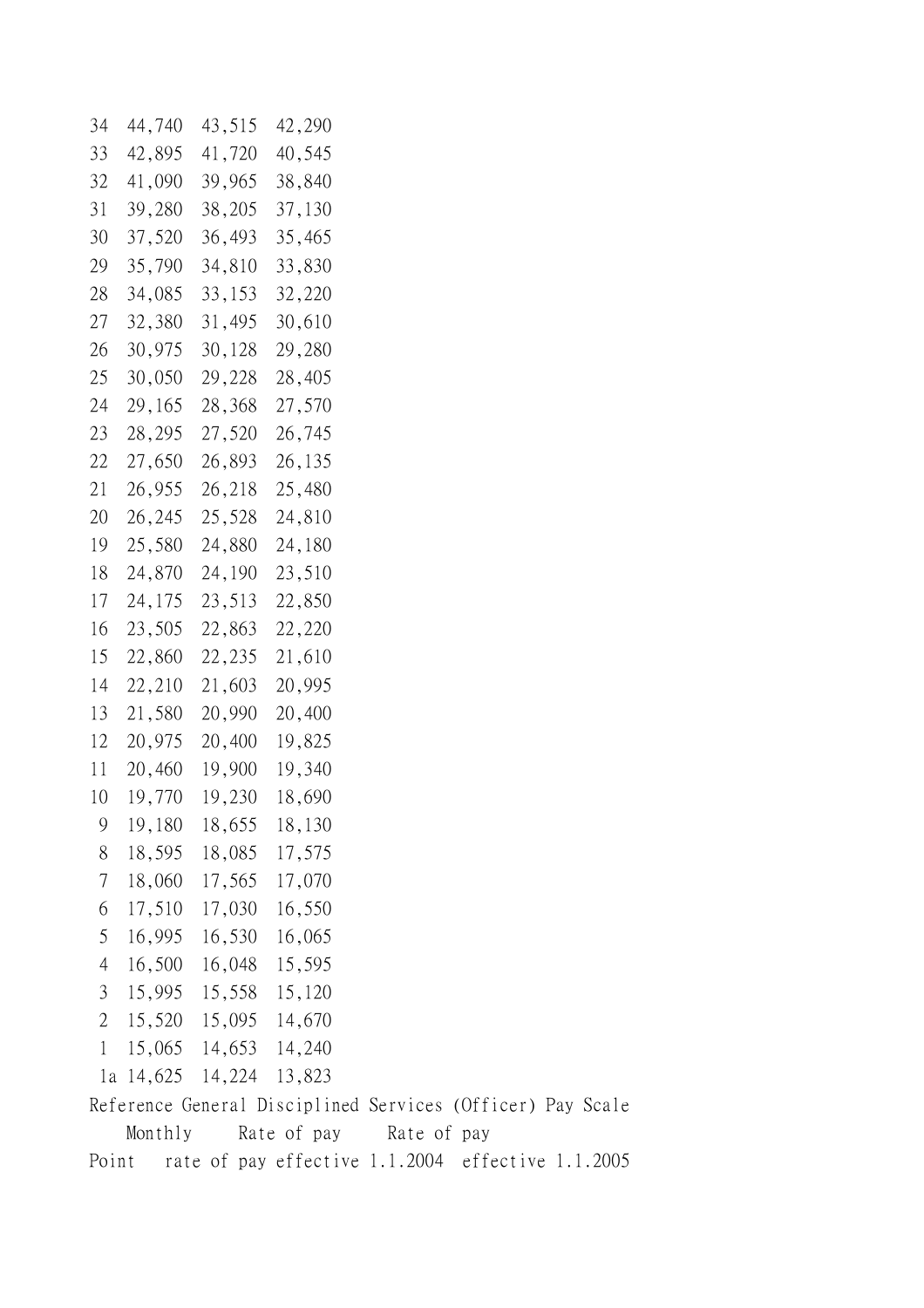|    | \$<br>$\mathcal{S}$ | \$     |        |
|----|---------------------|--------|--------|
| 38 | 92,700              | 90,065 | 87,430 |
| 37 | 89,110              | 86,575 | 84,040 |
| 36 | 85,525              | 83,093 | 80,660 |
| 35 | 82,325              | 79,985 | 77,645 |
| 34 | 79,275              | 77,020 | 74,765 |
| 33 | 76,435              | 74,263 | 72,090 |
| 32 | 73,770              | 71,673 | 69,575 |
| 31 | 71,130              | 69,108 | 67,085 |
| 30 | 68,555              | 66,605 | 64,655 |
| 29 | 66,090              | 64,210 | 62,330 |
| 28 | 63,655              | 61,845 | 60,035 |
| 27 | 61,375              | 59,630 | 57,885 |
| 26 | 59,135              | 57,453 | 55,770 |
| 25 | 56,910              | 55,293 | 53,675 |
| 24 | 54,895              | 53,335 | 51,775 |
| 23 | 52,910              | 51,405 | 49,900 |
| 22 | 50,980              | 49,530 | 48,080 |
| 21 | 49,270              | 47,870 | 46,470 |
| 20 | 47,675              | 46,320 | 44,965 |
| 19 | 46,405              | 45,135 | 43,865 |
| 18 | 44,740              | 43,515 | 42,290 |
| 17 | 42,895              | 41,720 | 40,545 |
| 16 | 41,050              | 39,928 | 38,805 |
| 15 | 39,195              | 38,123 | 37,050 |
| 14 | 37,355              | 36,333 | 35,310 |
| 13 | 35,560              | 34,588 | 33,615 |
| 12 | 33,775              | 32,850 | 31,925 |
| 11 | 32,130              | 31,250 | 30,370 |
| 10 | 30,585              | 29,748 | 28,910 |
| 9  | 29,080              | 28,285 | 27,490 |
| 8  | 27,570              | 26,815 | 26,060 |
| 7  | 26,075              | 25,363 | 24,650 |
| 6  | 24,605              | 23,933 | 23,260 |
| 5  | 23,095              | 22,463 | 21,830 |
| 4  | 21,795              | 21,198 | 20,600 |
| 3  | 20,765              | 20,198 | 19,630 |
| 2  | 19,730              | 19,190 | 18,650 |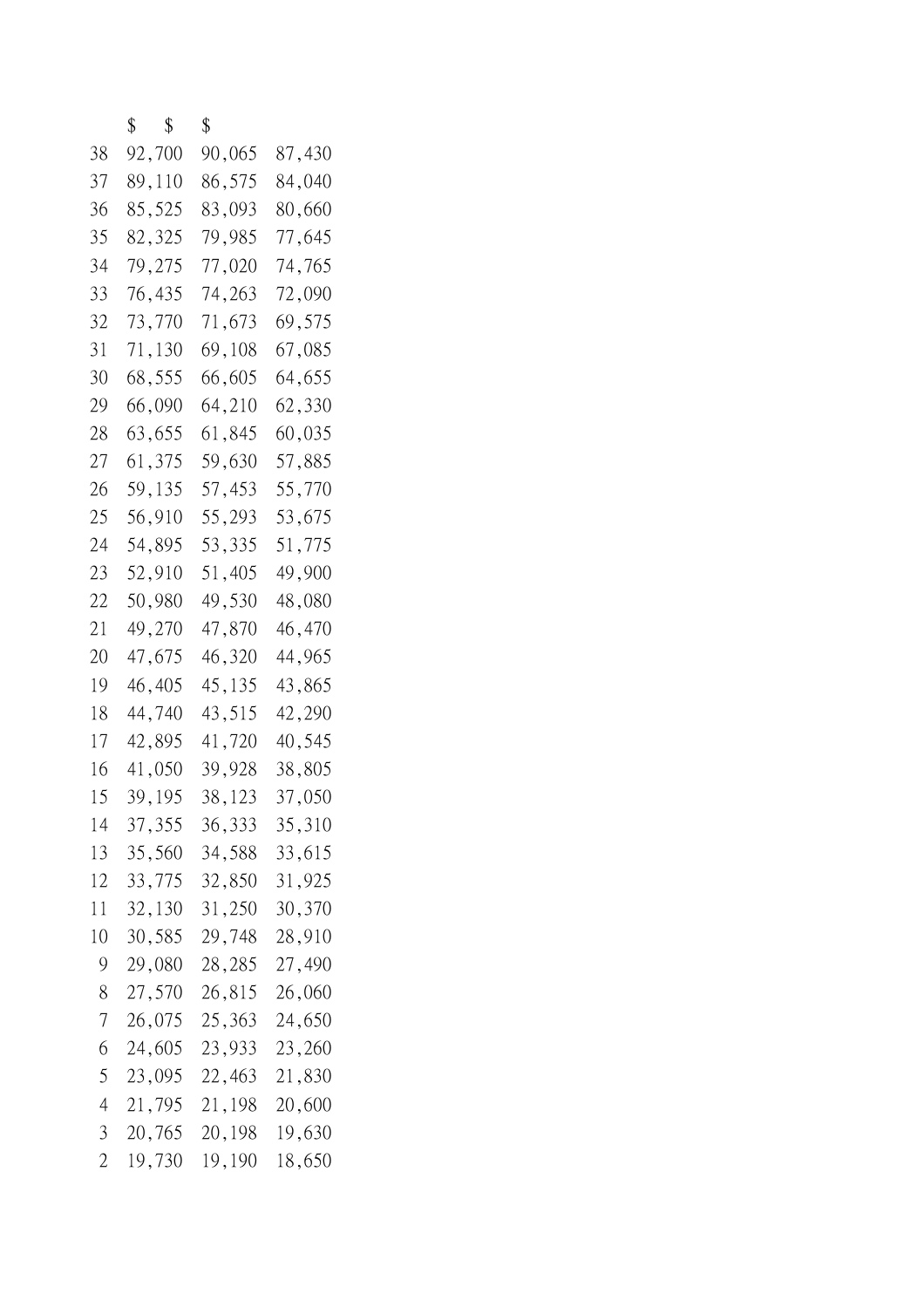1 18,885 18,368 17,850 1a 18,075 17,581 17,087 1b 17,300 16,825 16,350 1c 16,560 16,107 15,654 1d 15,850 15,415 14,980 Reference General Disciplined Services (Rank and File) Pay Scale Monthly Rate of pay Rate of pay Point rate of pay effective 1.1.2004 effective 1.1.2005 \$\$\$ 27 28,205 27,433 26,660 26 27,395 26,645 25,895 25 26,570 25,843 25,115 24 25,805 25,100 24,395 23 25,145 24,458 23,770 22 24,450 23,780 23,110 21 23,775 23,125 22,475 20 23,150 22,518 21,885 19 22,535 21,918 21,300 18 21,915 21,315 20,715 17 21,270 20,688 20,105 16 20,685 20,120 19,555 15 20,110 19,560 19,010 14 19,535 19,000 18,465 13 18,965 18,445 17,925 12 18,390 17,888 17,385 11 17,825 17,338 16,850 10 17,265 16,793 16,320 9 16,725 16,268 15,810 8 16,165 15,723 15,280 7 15,610 15,183 14,755 6 15,115 14,703 14,290 5 14,500 14,103 13,705 4 14,100 13,713 13,325 3 13,710 13,333 12,955 2 13,305 12,940 12,575 1 12,940 12,585 12,230 1a 12,585 12,240 11,894 Reference Training Pay Scale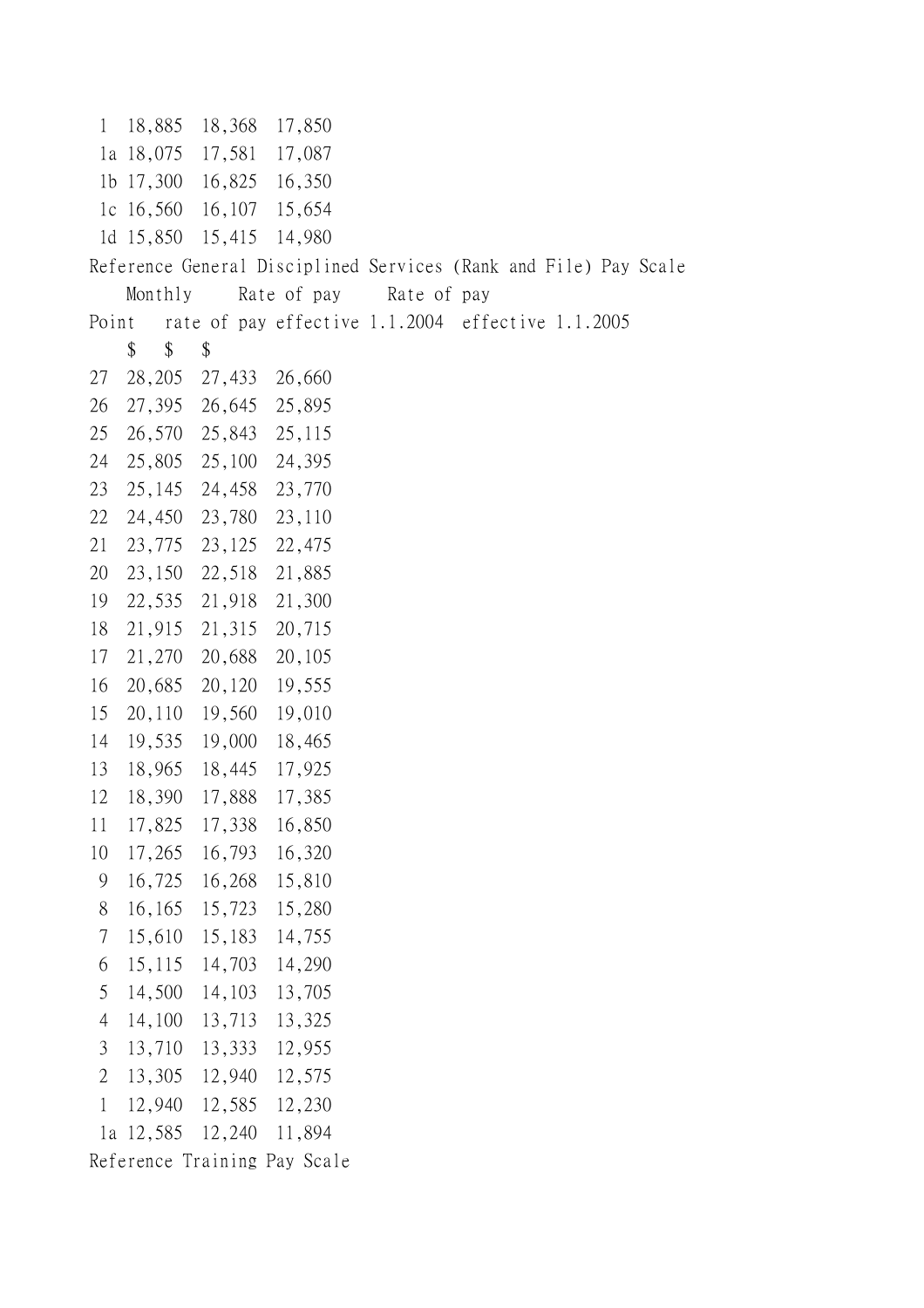Monthly Rate of pay Rate of pay Point rate of pay effective 1.1.2004 effective 1.1.2005 \$\$\$ 16 19,965 19,418 18,870 15 19,005 18,485 17,965 14 18,095 17,600 17,105 13 17,300 16,828 16,355 12 16,240 15,795 15,350 11 14,885 14,478 14,070 10 13,670 13,295 12,920 9 12,870 12,518 12,165 8 12,085 11,753 11,420 7 11,345 11,033 10,720 6 10,655 10,363 10,070 5 9,995 9,720 9,445 4 9,385 9,128 8,870 3 8,820 8,578 8,335 2 8,265 8,038 7,810 1 7,765 7,553 7,340 Reference Technician Apprentice Pay Scale Monthly Rate of pay Rate of pay Point rate of pay effective 1.1.2004 effective 1.1.2005 \$\$\$ 4 9,675 9,410 9,145 3 8,820 8,578 8,335 2 7,975 7,755 7,535 1 7,335 7,133 6,930 0 6,880 6,690 6,500 Reference Craft Apprentice Pay Scale Monthly Rate of pay Rate of pay Point rate of pay effective 1.1.2004 effective 1.1.2005 \$ \$ 4 7,650 7,440 7,230 3 7,005 6,813 6,620 2 6,335 6,160 5,985 1 5,700 5,543 5,385 0 5,370 5,221 5,072 PART 2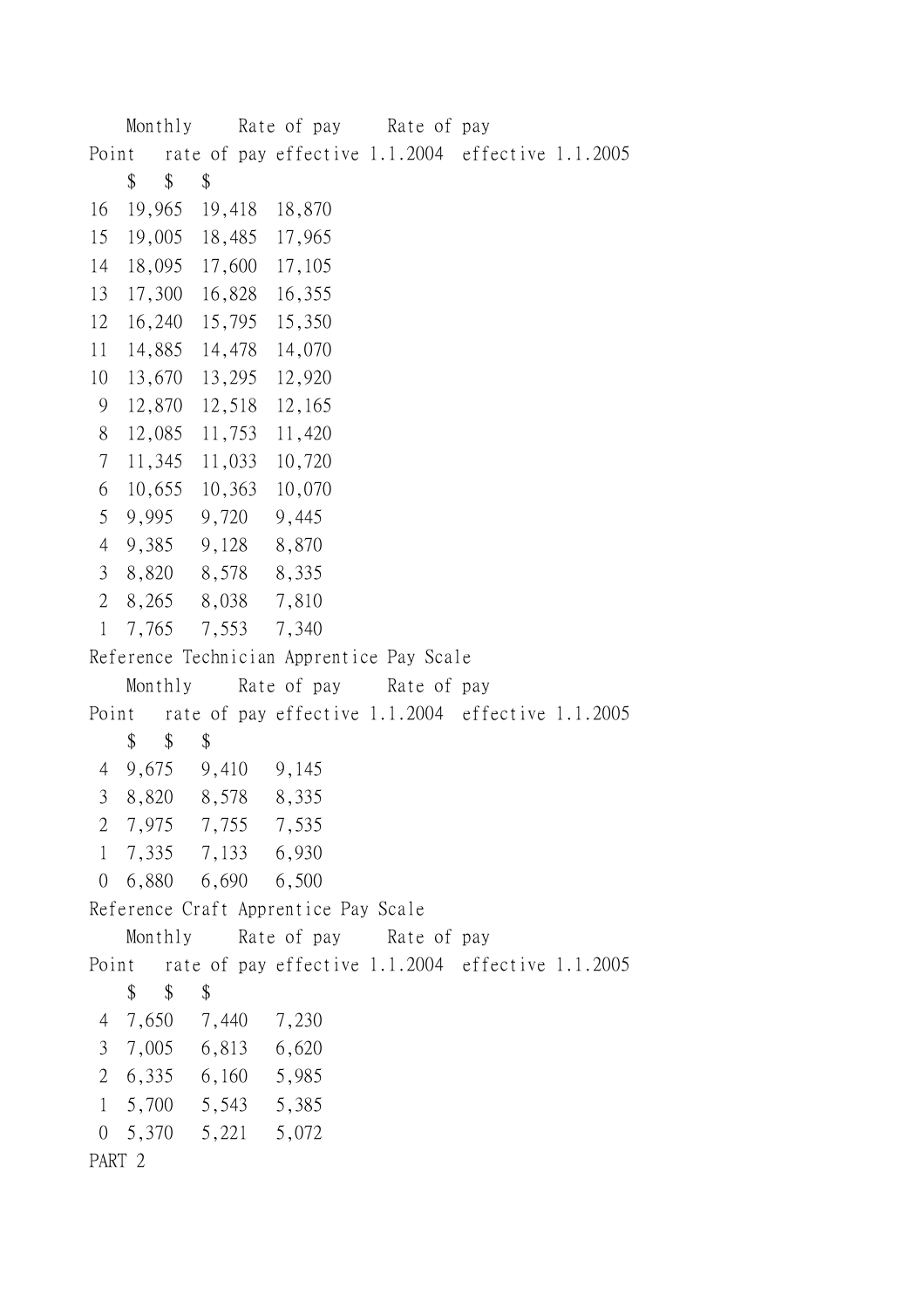|       |        |         |        | Reference ICAC Pay Scale |  |             |                                                   |  |
|-------|--------|---------|--------|--------------------------|--|-------------|---------------------------------------------------|--|
|       |        | Monthly |        | Rate of pay              |  | Rate of pay |                                                   |  |
| Point |        |         |        |                          |  |             | rate of pay effective 1.1.2004 effective 1.1.2005 |  |
|       | \$     | \$      | \$     |                          |  |             |                                                   |  |
| 44    | 92,700 |         | 90,065 | 87,430                   |  |             |                                                   |  |
| 43    | 89,110 |         | 86,575 | 84,040                   |  |             |                                                   |  |
| 42    | 85,525 |         | 83,093 | 80,660                   |  |             |                                                   |  |
| 41    | 82,325 |         | 79,985 | 77,645                   |  |             |                                                   |  |
| 40    | 79,275 |         | 77,020 | 74,765                   |  |             |                                                   |  |
| 39    | 76,375 |         | 74,203 | 72,030                   |  |             |                                                   |  |
| 38    | 73,725 |         | 71,628 | 69,530                   |  |             |                                                   |  |
| 37    | 71,060 |         | 69,040 | 67,020                   |  |             |                                                   |  |
| 36    | 68,480 |         | 66,533 | 64,585                   |  |             |                                                   |  |
| 35    | 65,795 |         | 63,925 | 62,055                   |  |             |                                                   |  |
| 34    | 63,350 |         | 61,548 | 59,745                   |  |             |                                                   |  |
| 33    | 60,870 |         | 59,140 | 57,410                   |  |             |                                                   |  |
| 32    | 58,430 |         | 56,768 | 55,105                   |  |             |                                                   |  |
| 31    | 55,950 |         | 54,360 | 52,770                   |  |             |                                                   |  |
| 30    | 53,495 |         | 51,975 | 50,455                   |  |             |                                                   |  |
| 29    | 51,070 |         | 49,618 | 48,165                   |  |             |                                                   |  |
| 28    | 48,620 |         | 47,238 | 45,855                   |  |             |                                                   |  |
| 27    | 46,235 |         | 44,970 | 43,705                   |  |             |                                                   |  |
| 26    | 44,835 |         | 43,608 | 42,380                   |  |             |                                                   |  |
| 25    | 42,775 |         | 41,605 | 40,435                   |  |             |                                                   |  |
| 24    | 40,660 |         | 39,548 | 38,435                   |  |             |                                                   |  |
| 23    | 38,575 |         | 37,520 | 36,465                   |  |             |                                                   |  |
| 22    | 36,485 |         | 35,488 | 34,490                   |  |             |                                                   |  |
| 21    | 34,390 |         | 33,450 | 32,510                   |  |             |                                                   |  |
| 20    | 32,790 |         | 31,893 | 30,995                   |  |             |                                                   |  |
| 19    | 31,195 |         | 30,343 | 29,490                   |  |             |                                                   |  |
| 18    | 29,870 |         | 29,053 | 28,235                   |  |             |                                                   |  |
| 17    | 28,555 |         | 27,773 | 26,990                   |  |             |                                                   |  |
| 16    | 27,225 |         | 26,480 | 25,735                   |  |             |                                                   |  |
| 15    | 26,230 |         | 25,513 | 24,795                   |  |             |                                                   |  |
| 14    | 25,895 |         | 25,188 | 24,480                   |  |             |                                                   |  |
| 13    | 25,220 |         | 24,531 | 23,842                   |  |             |                                                   |  |
| 12    | 24,540 |         | 23,868 | 23,195                   |  |             |                                                   |  |
| 11    | 23,220 |         | 22,585 | 21,950                   |  |             |                                                   |  |
|       |        |         |        |                          |  |             |                                                   |  |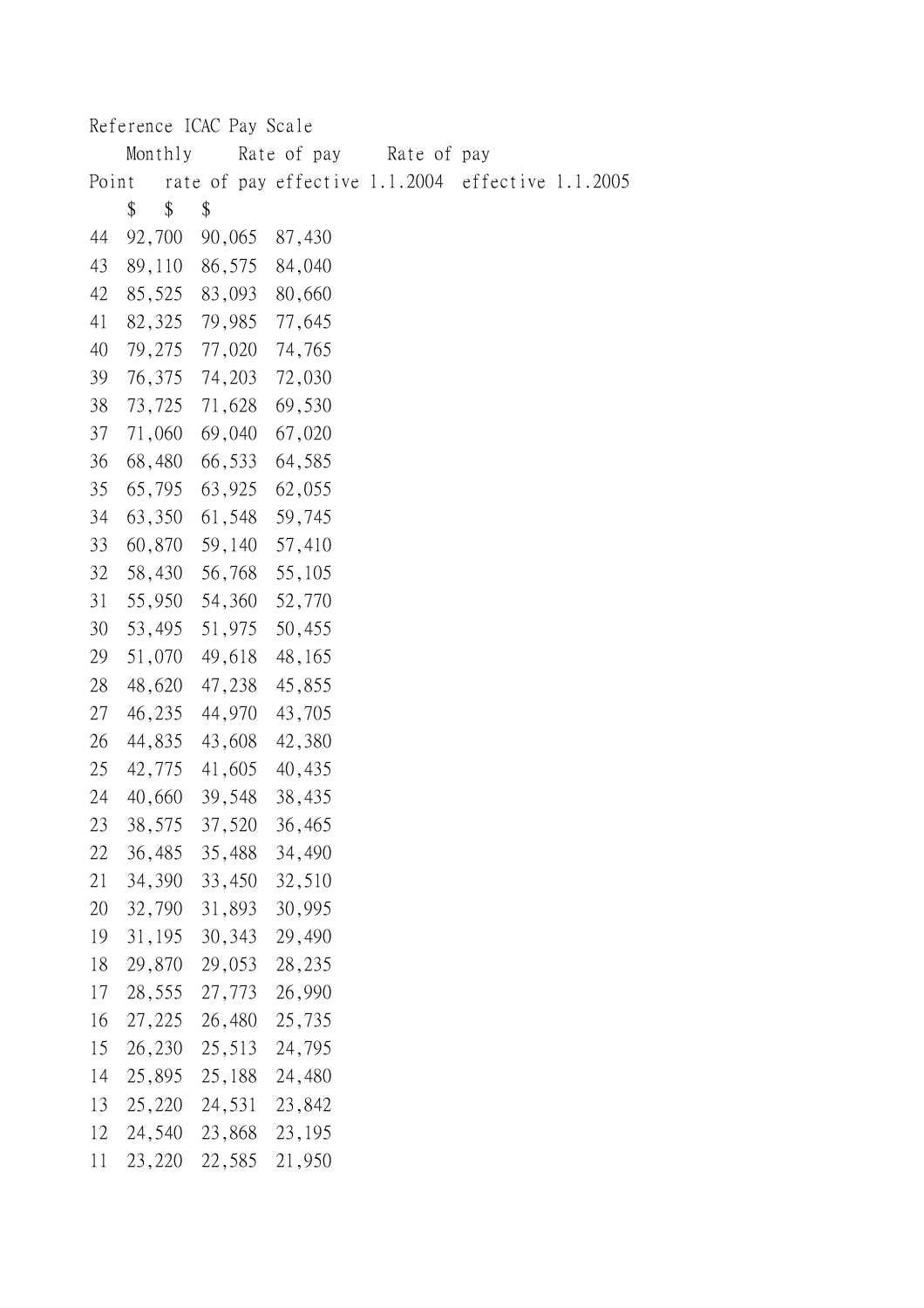10 21,915 21,315 20,715 9 20,695 20,128 19,560 8 19,500 18,968 18,435 7 18,295 17,795 17,295 6 17,025 16,560 16,095 5 15,755 15,325 14,895 4 14,500 14,103 13,705 3 13,970 13,587 13,203 2 13,440 13,070 12,700 1 12,950 12,596 12,242 ------------------------------ SCHEDULE 5 [ss. 2 & 8] Independent Commission Against Corruption Pay Scale Monthly Rate of pay Rate of pay Point rate of pay effective 1.1.2004 effective 1.1.2005 \$ \$ \$ 48(2) 154,700 154,150 154,150 48(1) 150,110 149,600 149,600 47(3) 136,015 135,550 135,550 47(2) 132,140 131,700 131,700 47(1) 128,365 127,900 127,900 46(3) 124,305 120,553 116,800 46(2) 120,670 117,035 113,400 46(1) 117,040 113,520 110,000 45(3) 107,865 104,633 101,400 45(2) 104,615 101,458 98,300 45(1) 101,460 98,405 95,350 44 93,025 90,228 87,430 43 89,420 86,730 84,040 42 85,830 83,245 80,660 41 82,615 80,130 77,645 40 79,555 77,160 74,765 39 76,645 74,338 72,030 38 73,985 71,758 69,530 37 71,310 69,165 67,020 36 68,720 66,653 64,585 35 66,030 64,043 62,055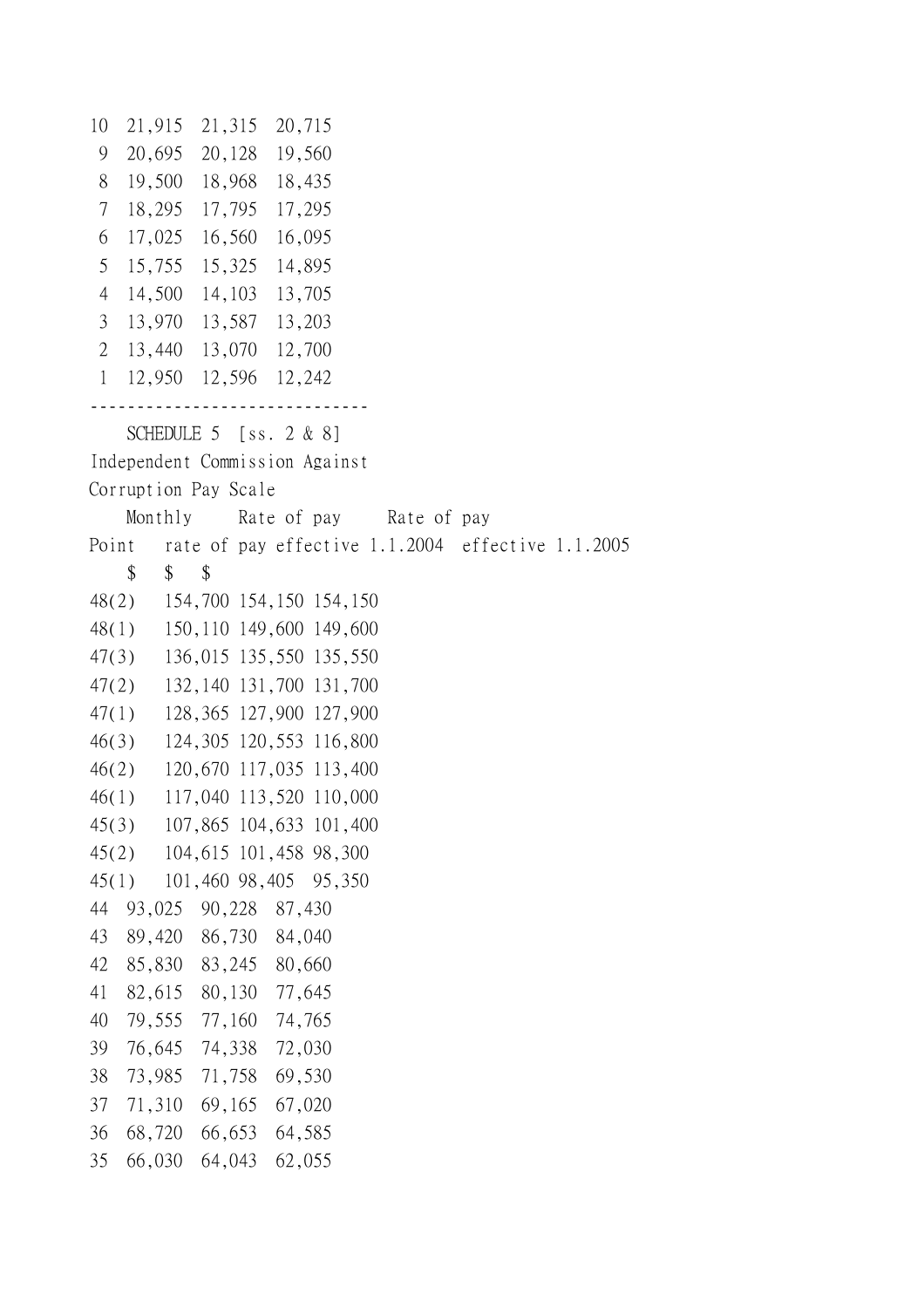| 34                       | 63,575 | 61,660                     | 59,745                   |  |  |  |  |
|--------------------------|--------|----------------------------|--------------------------|--|--|--|--|
| 33                       | 61,085 | 59,248                     | 57,410                   |  |  |  |  |
| 32                       | 58,635 | 56,870                     | 55,105                   |  |  |  |  |
| 31                       | 56,145 | 54,458                     | 52,770                   |  |  |  |  |
| 30                       | 53,685 | 52,070                     | 50,455                   |  |  |  |  |
| 29                       | 51,250 | 49,708                     | 48,165                   |  |  |  |  |
| 28                       | 48,790 | 47,323                     | 45,855                   |  |  |  |  |
| 27                       | 46,560 | 45,133                     | 43,705                   |  |  |  |  |
| 26                       | 45,150 | 43,765                     | 42,380                   |  |  |  |  |
| 25                       | 43,080 | 41,758                     | 40,435                   |  |  |  |  |
| 24                       | 40,950 | 39,693                     | 38,435                   |  |  |  |  |
| 23                       | 38,850 | 37,658                     | 36,465                   |  |  |  |  |
| 22                       | 36,745 | 35,618                     | 34,490                   |  |  |  |  |
| 21                       | 34,635 | 33,573                     | 32,510                   |  |  |  |  |
| 20                       | 33,020 | 32,008                     | 30,995                   |  |  |  |  |
| 19                       | 31,415 | 30,453                     | 29,490                   |  |  |  |  |
| 18                       | 30,080 | 29,158                     | 28,235                   |  |  |  |  |
| 17                       | 28,760 | 27,875                     | 26,990                   |  |  |  |  |
| 16                       | 27,420 | 26,578                     | 25,735                   |  |  |  |  |
| 15                       | 26,415 | 25,605                     | 24,795                   |  |  |  |  |
| 14                       | 26,080 | 25,280                     | 24,480                   |  |  |  |  |
| 13                       | 25,400 | 24,621                     | 23,842                   |  |  |  |  |
| 12                       | 24,715 | 23,955                     | 23,195                   |  |  |  |  |
| 11                       | 23,390 | 22,670                     | 21,950                   |  |  |  |  |
| 10                       | 22,070 | 21,393                     | 20,715                   |  |  |  |  |
| 9                        |        | 20,845 20,203 19,560       |                          |  |  |  |  |
|                          |        | 8 19,640 19,038 18,435     |                          |  |  |  |  |
|                          |        | 7 18,425 17,860 17,295     |                          |  |  |  |  |
|                          |        | 6 17,145 16,620 16,095     |                          |  |  |  |  |
|                          |        | 5 15,870 15,383 14,895     |                          |  |  |  |  |
|                          |        | 4 14,620 14,163 13,705     |                          |  |  |  |  |
|                          |        | 3 14,080 13,642 13,203     |                          |  |  |  |  |
|                          |        | 2 13,545 13,123 12,700     |                          |  |  |  |  |
|                          |        | 1 13,055 12,649 12,242     |                          |  |  |  |  |
|                          |        |                            | SCHEDULE 6 [ss. 11 & 13] |  |  |  |  |
|                          |        | Percentage Pay Adjustments |                          |  |  |  |  |
| PART 1                   |        |                            |                          |  |  |  |  |
| Civil Service Pay Scales |        |                            |                          |  |  |  |  |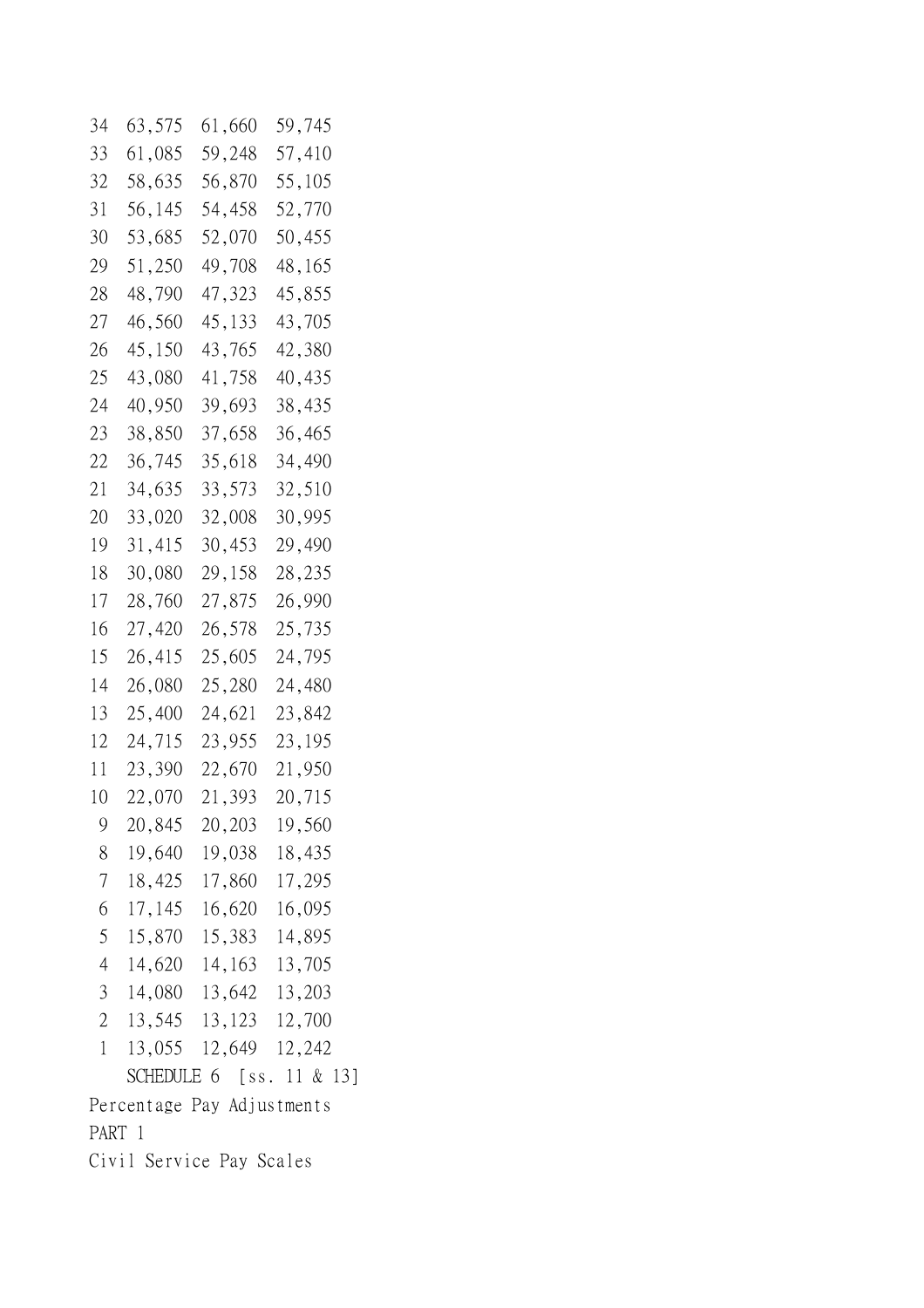Percentage Percentage

pay adjustment pay adjustment

Salary band effective 1.1.2004 effective 1.1.2005

- 1. Monthly salary on 31 December 2003 is below \$15,270 --3.13% --3.23%
- 2. Monthly salary on 31 December 2003 is \$15,270 or above but not above \$46,810  $-3.07\% -3.17\%$
- 3. Monthly salary on 31 December 2003 is above \$46,810 but not above \$93,025  $-3.01\% -3.10\%$
- 4. Monthly salary on 31 December 2003 is above \$93,025 but not above \$128,365  $-3.01\% -3.11\%$

5. Monthly salary on 31 December 2003 is above \$128,365 --0.35% 0% PART 2

ICAC Pay Scale

Percentage Percentage

pay adjustment pay adjustment

Salary band effective 1.1.2004 effective 1.1.2005

- 1. Monthly salary on 31 December 2003 is below \$15,270 --3.12% --3.23%
- 2. Monthly salary on 31 December 2003 is \$15,270 or above but not above \$46,810 --3.07% --3.17%
- 3. Monthly salary on 31 December 2003 is above \$46,810 but not above \$93,025  $-3.01\% -3.10\%$
- 4. Monthly salary on 31 December 2003 is above \$93,025 but not above \$128,365  $-3.01\% -3.10\%$

5. Monthly salary on 31 December 2003 is above \$128,365 --0.35% 0%

Explanatory Memorandum

The objects of this Bill are to---

(a) adjust the pay of public officers remunerated below the level applicable to Directorate Pay Scale Point 3 or equivalent by reducing the pay pertaining to each relevant point on the civil service pay scales, the Hospital Authority pay scales applicable to civil servants and the ICAC pay scale to their 30 June 1997 levels in dollar terms by 2 adjustments of broadly the same amounts on 1 January 2004 and 1 January 2005;

(b) adjust the pay of public officers remunerated at the level applicable to Directorate Pay Scale Point 3 and above or equivalent by reducing the pay pertaining to each relevant point on the civil service pay scales, the Hospital Authority pay scales applicable to civil servants and the ICAC pay scale to their 30 June 1997 levels in dollar terms on 1 January 2004;

(c) make corresponding adjustments to the amounts of the allowances payable to public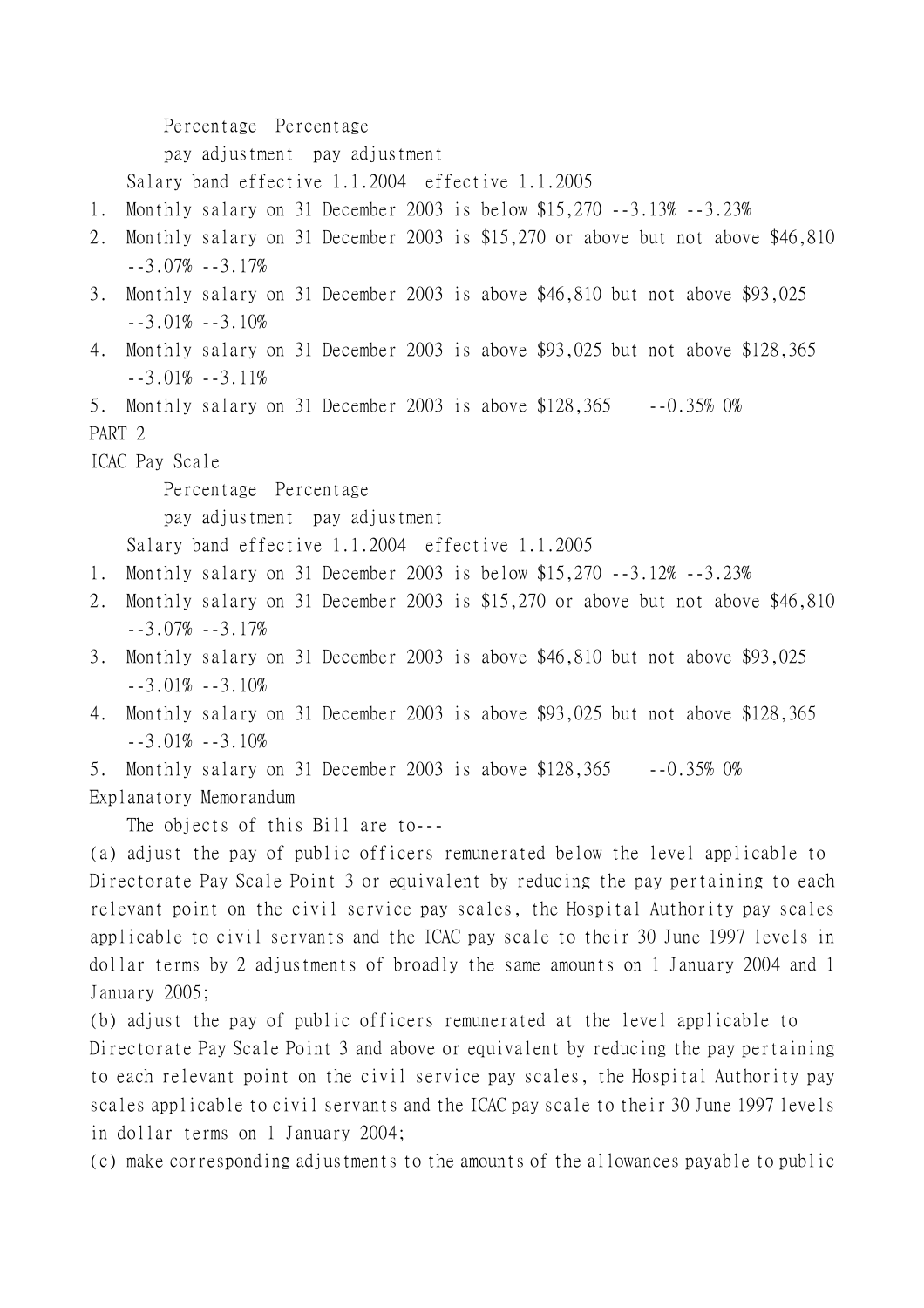officers that are determinable or adjustable in accordance with or by reference to the civil service pay scales or the ICAC pay scale or adjustments made to those pay scales;

(d) adjust the reference pay scales (the pay scales applicable to public officers appointed or promoted to a basic rank) by reducing the pay pertaining to each point on those scales by 2 adjustments of broadly the same amounts on 1 January 2004 and 1 January 2005 so that they will be in alignment with the civil service pay scales and the ICAC pay scale respectively on 1 January 2005 in dollar terms.

2. Clause 2 defines terms used in the Bill.

3. Clause 3 provides that the Bill does not apply to officers on delinked starting salaries appointed pursuant to an offer of employment made to them before 26 February 2003, or to officers promoted to a basic rank on delinked starting salaries before that date, so long as they remain on those salaries. Once these officers are transferred to a civil service pay scale or the ICAC pay scale, they will be covered by the provisions of the Bill. The Bill also does not apply to judicial officers. 4. Clause 4 adjusts the civil service pay scales by reducing the rates of pay pertaining to pay points on those scales, on 1 January 2004 and on 1 January 2005, to the amounts specified in Schedule 1 in respect of each date. Pay is payable to these civil servants in accordance with the adjusted scales with effect on and from the respective dates.

5. Clause 5 makes similar adjustments to the rates of pay payable to civil servants as personal salaries. Pay is payable in accordance with the adjusted rates with effect on and from the respective dates set out in Schedule 2.

6. Clause 6 adjusts the pay scales applicable to civil servants who are serving in the Hospital Authority by reducing the rates of pay pertaining to pay points on those scales, on 1 January 2004 and on 1 January 2005, to the amounts specified in Schedule 3 in respect of each date. Pay is payable to these civil servants in accordance with the adjusted scales with effect on and from the respective dates.

7. Clause 7 makes adjustments to the reference civil service pay scales to bring these scales into line with the corresponding civil service pay scales on 1 January 2005.

8. Clause 8 makes adjustments to the ICAC pay scale by reducing the rates of pay pertaining to pay points on the ICAC pay scale, on 1 January 2004 and on 1 January 2005, to the amounts specified in Schedule 5 in respect of each date. Pay is payable to ICAC officers in accordance with the adjusted scale with effect on and from the respective dates.

9. Clause 9 applies the adjustments made by clauses 4 and 8 to other ICAC officers whose pay is determined and adjusted in accordance with or by reference to a point